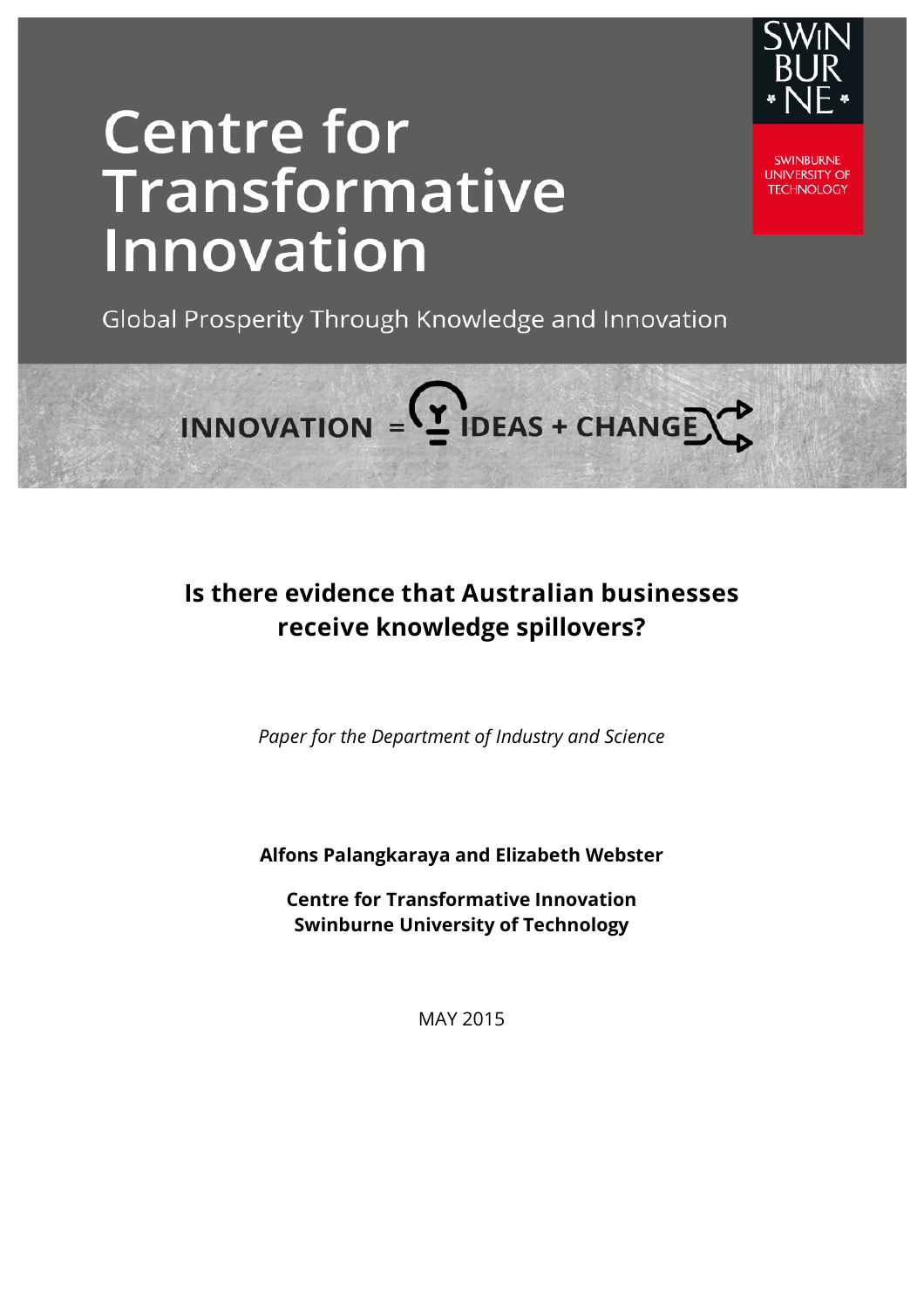# **Is there evidence that Australian businesses receive knowledge spillovers?<sup>1</sup>**

Paper for the Department of Industry and Science

**Alfons Palangkaraya and Elizabeth Webster Centre for Transformative Innovation, Swinburne University of Technology** 

 $1$  This study was financed by the Australian Department of Industry and Science. We wish to thank Luke Hendrickson, Antonio Balaguer and Ken Pettifer from the Department. And Diane Braskic, Oliver Berry, Liza Tiy, Tom Pougher from the ABS for making the analysis of the ABS data possible.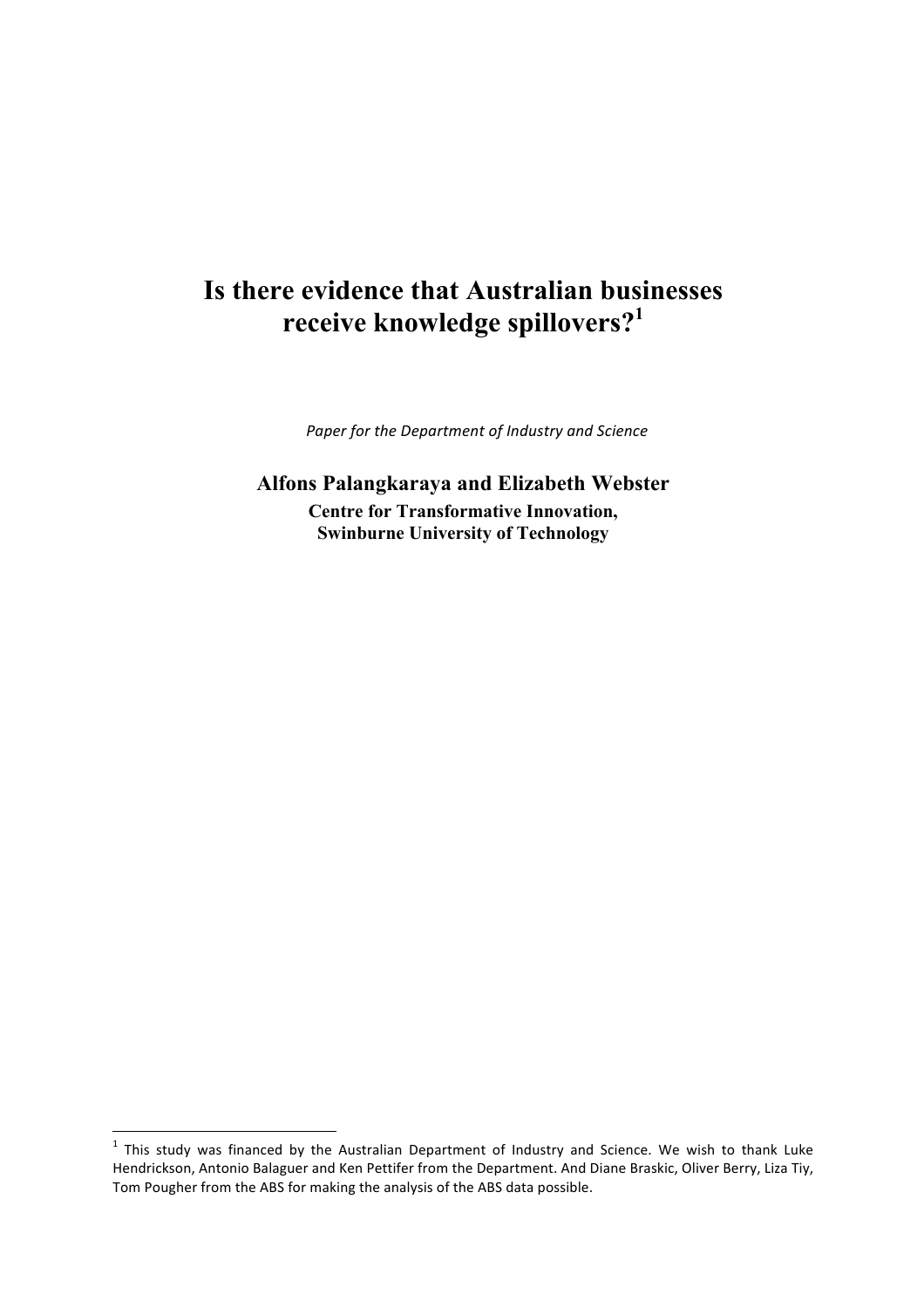#### **Executive Summary**

<u> 1989 - Johann Barn, mars ann an t-Amhain an t-Amhain an t-Amhain an t-Amhain an t-Amhain an t-Amhain an t-Amh</u>

This study uses a production function approach to test for (a) whether the introduction an innovation leads to higher firm productivity and (b) whether the magnitude of the effect depends on the source of ideas. In particular, we estimate whether innovations that are sourced from ideas external to the firm result in a greater rise in productivity than those that are sourced from within the firm. Not all externally sourced ideas, however, are knowledge spillovers. If the ideas are bought through the market they constitute a 'normal' good but we would expect that ideas which are drawn from informal contacts, casual suggestions, learning-by-watching, and attendance at networking events are in fact ex-market (i.e. spillovers).

Our estimations are based on a 7-year unbalanced panel dataset of nearly 9,000 Australian business units from 2005-06 to 2011-12.<sup>2</sup> To account for differences in prices and industry specific conditions, we normalised each firms' performance on the average for their 2-digit industry. When we did this, we found that introducing an innovation raised productivity (or TFP) by 5.4 percentage points over whatever the increase was for their non-innovating peers. This step change occurred over about 2 years so in annual terms the rise is about 2.7 percentage points. A rise of 2.7 percentage points (or 5.4 over the whole period) compares favourably with the average annual growth in output (valueadded) of 2.2 per cent. With respect to sectors of the economy, we found that:

- Micro businesses (less than 10 employees) experienced a greater effect (8.4 percentage points) than medium and larger sized firms. However, this effect may be an artefact of the binary nature of the innovation measure.
- Young firms, those less than 5 years in operation, experienced the greatest effect at 8.4 percentage points.
- Firms that were not exporting exhibited greater effects than exporters (7.6 cf. 0 percentage points).

About 10 per cent of firms engaged in innovation that was substantially new to the world, Australia or the industry. Of these, few innovations were associated with higher productivity. Nonetheless, there were some sub-groups that appeared to be successful in new to the world, Australia or the industry innovation. These were older firms, those in operation over 10 years and exporters. The older firms achieved a productivity rise of 8.0 percentage points and exporters achieved a productivity rise of 8.6 percentage points as a result of prior innovations that were new to the world, Australia or the industry.

There are four broad sources of ideas for innovation: Own (and related) business; 'other businesses' (suppliers, customers, competitors and consultants); Public research organisations; and Networks (publications, web sites, conferences and industry associations). We found that:

 $2$  In the case of simple (SME) firms, there is one unit per business. However, large businesses may be comprised of several activity units.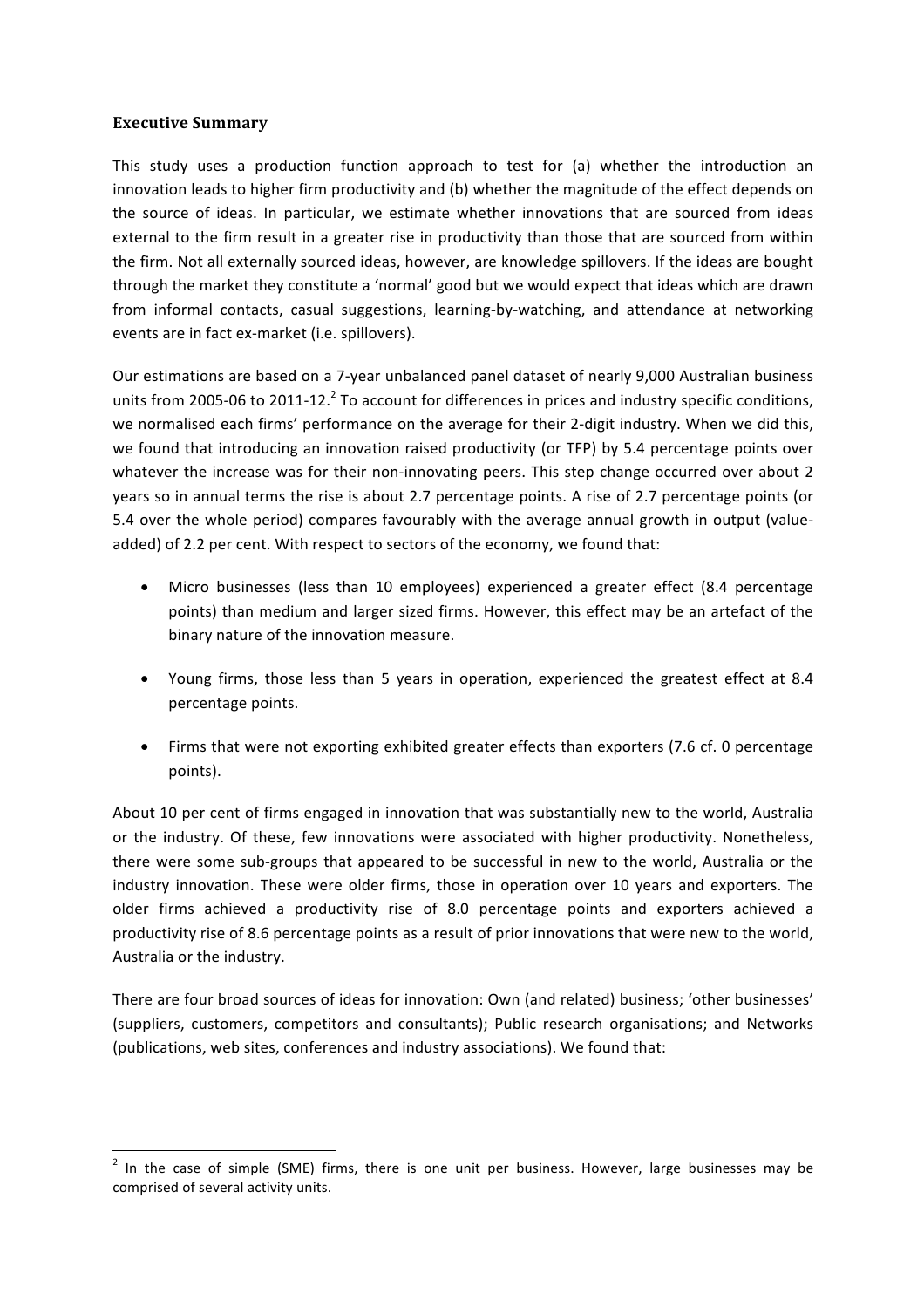- Networks had the largest impact on the production residual (6.0 percentage points) and their influence was largest for middle-aged firms (12.2 percentage points) and for firms with between 10 and 99 workers (6.5 percentage points).
- Innovation ideas sourced from other businesses had the lowest effects (4.3 percentage points). For both own and other business source of ideas, the resultant effects were largest for small firms (under 10 employees) and for firms operation for over 10 years.
- Public sector organisation ideas were only influential for middle-aged firms but this effect was very large (23.7 percentage points).

Overall, there was no productivity effect from collaborating with other organisations for the purpose of innovation. In particular, there was no effect on productivity of collaborating with a science-based organisation. Nonetheless:

- Firms that collaborated with other Australian organisations did experience a rise in their productivity residual (7.7 percentage points). The effect was greatest for old firms (8.9 percentage points) and non-exporters (7.2 percentage points).
- The only firms to benefit from collaboration with overseas organisations were the larger (more than 100 in employment) and older firms (over 10 years).

The evidence that networks, other businesses and public research organisations were significant sources of ideas for successful innovators is suggestive evidence that knowledge spillovers exist.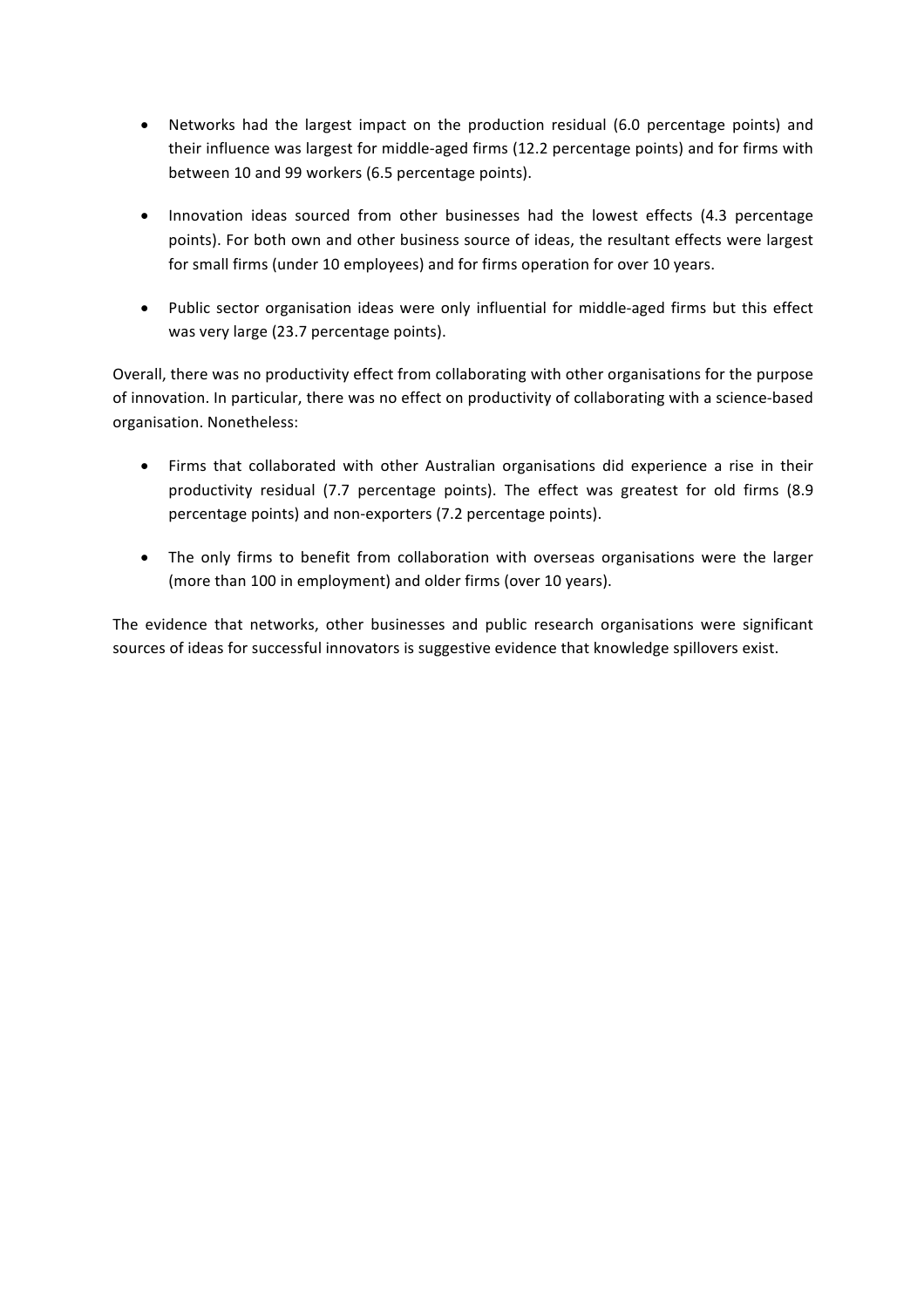#### **Introduction**

Public support for Australian industry, either financial or in-kind, is predicated on the existence of unpaid and unrequited benefits flowing from one organisation to another. Organisations that are not renumerated for producing these third-party benefits (i.e. benefits that accrue to parties outside the market transaction) will not take their effects into account when making decisions. These organisations are therefore liable to under-produce benefits. Public support therefore corrects this underproduction by encouraging the beneficial activity (such as R&D). In the context of innovation and productivity, these third-party benefits are called knowledge spillovers.

Knowledge spillovers can be substantial. In fact, knowledge spillovers are thought to be the prime force behind the success of some industries, in some places, at some times. Marshall (1912) first identified how informal, uncodified sharing of ideas between related firms lead to the generation of new and better ideas. He classically described knowledge as being 'in the air' within regions. The dominance of nineteenth-century British industry was supported, he believed, by the presence of collective knowledge and ideas between firms in the same location. More recently, there has be a wave of studies which have documented the presence of spillovers and possible geographic limits to their reach [Hall (1996), Griliches (1998), Jaffe (1986), Mansfield et al. (1977), Bernstein and Nadiri (1989), Griffith, Redding and Van Reenen (2004, Boschma (2005), Goodridge et al. (2012), Trajtenberg (1990), Cook et al (2011)].

The ultimate beneficiary of productivity improvements is the consumer who, with the diffusion of ideas and competition between firms, receives better products at lower cost. As such, good public policy demands that any publicly funded program which hastens the spread of good ideas between firms should be supported if the present value of (these perpetual) benefits exceed the one-off program costs.

Although there is considerable evidence that R&D spending by one firm has a positive effect on related firms, hard evidence for the effects of innovative activities is less common. This scarcity can be traced to the absence of accounting standards over innovation activities, compared with the more regular treatment of R&D spending (Hunter et al 2012). Innovation is in many respects a more relevant source of knowledge spillovers since it extends beyond R&D. It also includes knowledge acquisitions such as licences, technical services, acquisition of machinery and equipment (both incorporating new technology and for standard use when producing a new product), marketing and various other preparations for production and delivery such as tooling up, staff training.<sup>3</sup>

There is minimal Australian evidence on the spillover question (see Griffiths and Webster 2010, de Rassenfosse and Jensen 2013 for Australian examples using R&D data) and minimal evidence anywhere in the world on the presence of innovation spillovers. In this paper, we use a panel of approximately 9,000 Australian firms, over 2005-06 to 2011-12, to estimate first, the effect of introducing a new product, or new managerial, operational or marketing method into the workplace, on the firm's future productivity; and secondly, to identify whether the sources of these ideas have a differential impact on firm productivity.

<u> 1989 - Johann Barn, mars ann an t-Amhain an t-Amhain an t-Amhain an t-Amhain an t-Amhain an t-Amhain an t-Amh</u>

<sup>&</sup>lt;sup>3</sup> OECD and Eurostat (2005) 'Oslo Manual Guidelines For Collecting And Interpreting Innovation Data'. Third edition A joint publication of OECD and Eurostat. Paris.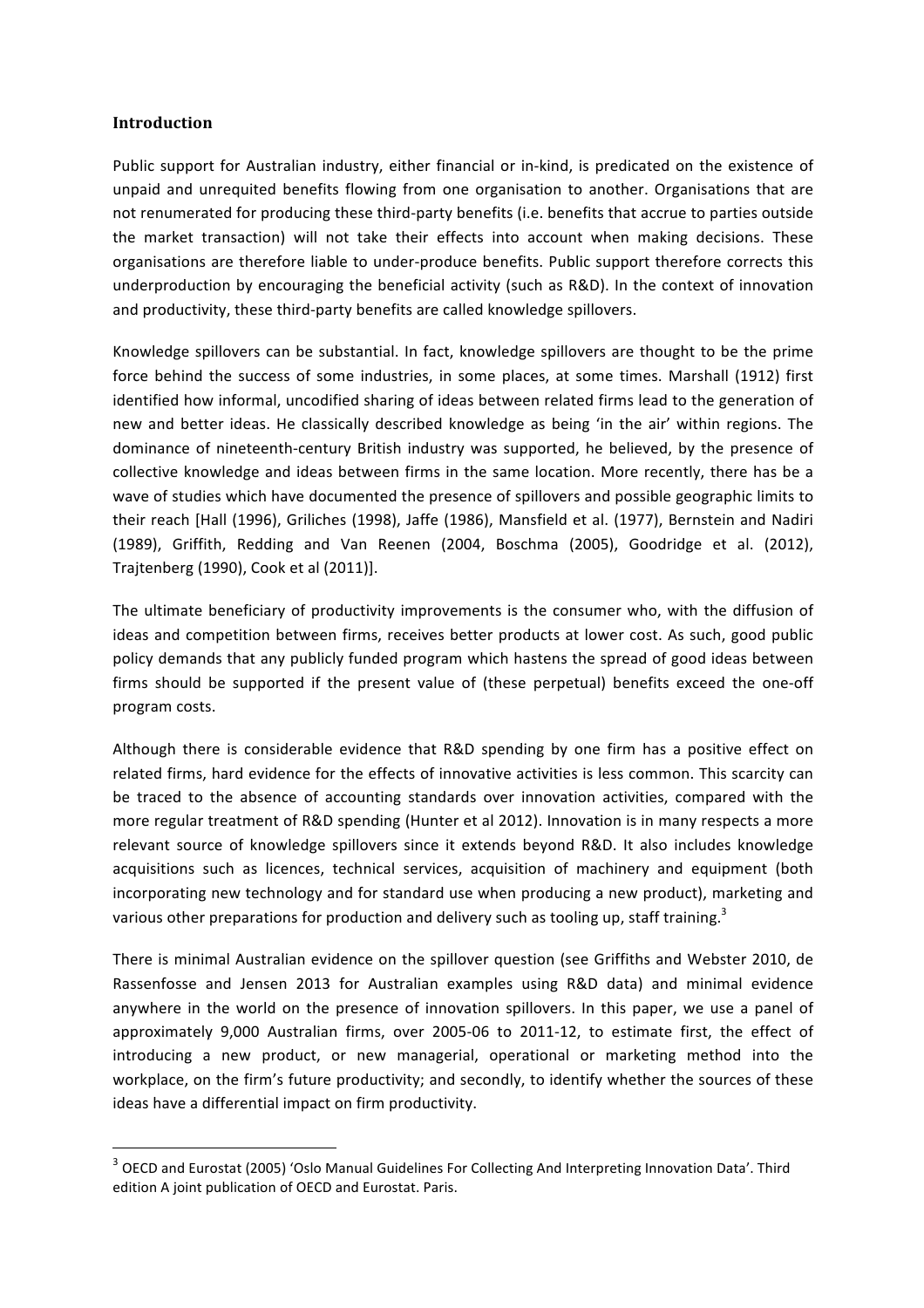We begin this paper with a review of the accepted stylised facts concerning firm-level knowledge spillovers. We then describe and estimate our model. We find that firms which introduced an innovation raised their productivity level on average (relative to their industry average) by 5.4 percentage points over the ensuing four years. This compares with an economy-wide annual growth in real output of 2.2 per cent.

The source of ideas has a significant effect on much effect the innovation has on productivity. Ideas from conferences, publications and industry associations contribute on average 6.0 percentage points to the rise in productivity compared with 5.5 percentage points for ideas from within the firm. Public sector organisations were only influential for middle-aged firms but in this case the effect was very large (23.7 percentage points). Although we cannot be certain that all these externally sourced ideas are true spillovers (i.e. not bought through the market), it is probable that most of the networking ideas are true spillovers.

#### **Stylised facts**

There is a clear deductive case that change, spearheaded by improved knowledge, is necessary to enhance economic well-being. If knowledge is static, marginal returns to investment into more of the same plant, equipment or worker skills will eventually diminish to zero. Unless new-to-theworld, and subsequently new-to-the-firm, products and methods of production are realised, firmlevel productivity will plateau and our standard of living will stagnate. By contrast, the returns to accumulated knowledge is unbounded for it is difficult to imagine that there can be a limit to the advance in our stock of knowledge.

Although it is easy to deduce the importance of knowledge, it is far more difficult to trace how it wends its way through the economy and where its presence has been most felt or its need the greatest. Analysing the historic pattern of knowledge creation and transfer is classically an incomplete and biased undertaking as much of the transfer of knowledge is invisible and silent. Although some forms of knowledge can spread quickly and widely, many types resist transfer and many groups in society have difficulty incorporating new forms of knowledge into their behaviour. We know intuitively that the skill and capability of the receiver influences how knowledge is subsequently used, but our research in this area is still nascent and primitive. Knowledge is also extremely heterogeneous. Some ideas have lasting currency – the wheel still has wide and versatile use – whereas others are quickly superseded. There are few, if any, known measures of knowledge that capture these dimensions of knowledge and we must rely on known second-best forms of evidence.

Economic models constructed to reflect the effects of knowledge usually begin by estimating (firm, industry or national) productivity and then proceed to model the impact of their own stock of knowledge, and related firms' stock of knowledge on this productivity. In this paper, follow this approach. We combine qualitative survey data with accounting information to avoid the bias inherent in studies that rely exclusively on R&D and patent data. The sample of firms comprises a census of large firms (or more precisely 'type of activity unit') and a random sample of SMEs and should not be biased towards innovative firms. The measure of innovation and related activities has been generically worded to apply to all industries, technologies and firm sizes.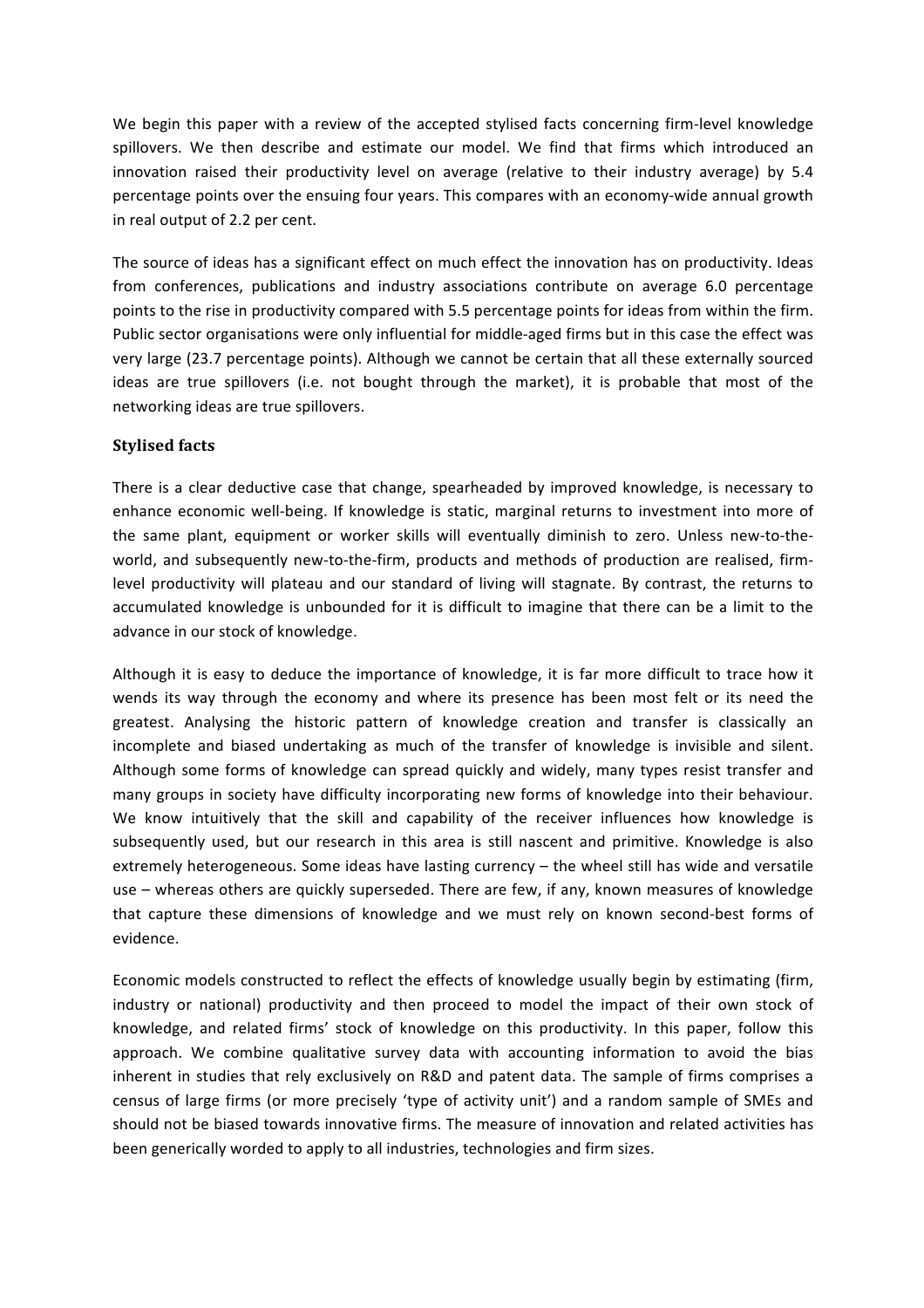#### **Empirical framework**

In the first part of the model we estimate the productivity of each firm, while making sure that there is no reverse causality (feedback from productivity to firm's decision on whether or not to innovate). We follow our approach previously used in Palangkaraya et al (2015). For our purposes we want to measure the part of production that is not explained by counts of workers and other purchased factors of production. The most flexible way to do this, with the readily available data, is to specify the output (sales less materials) of each firm *i* in year  $t(Y_{it})$  as a function of  $K_{it}$ , the accounting value of the tangible capital stock, and  $L_{it}$ , the level of employment. Using the Cobb-Douglas production function this can be depicted as:

$$
Y_{it} \equiv J_{it} K_{it}^{\alpha_k} L_{it}^{\alpha_l} \tag{1}
$$

where  $J_{it}$  denotes the production residual (or intangible capital stock).<sup>4</sup> We do not need a coefficient for  $J_{it}$  as it is not defined in natural units such as dollars or people. Using the corresponding lower case letters to denote the logarithmic values of the inputs and output above, equation (1) can be rewritten as:

$$
y_{it} \equiv j_{it} + \alpha_k k_{it} + \alpha_l l_{it} \tag{2}
$$

In the above specification, we assume that the log of current production residual  $(j_{it})$  is determined by the firm's measured ability  $(A_{it})$  such that:

$$
j_{it} = \beta A_{it} + \theta_i + u_{it} \tag{3}
$$

where  $\theta_i$  and  $u_{it}$  denote unobserved time-invariant firm-specific and random effects, respectively. We would expect that  $\theta_i$  includes the slow changing managerial and worker-based skills referred to above.

Substituting (3) into (2) yields our augmented Cobb-Douglas function to be estimated as follows:

$$
y_{it} = \beta A_{it} + \alpha_k k_{it} + \alpha_l l_{it} + \theta_i + u_{it}
$$
\n<sup>(4)</sup>

The problem with directly estimating (4 is that analysts rarely have reliable measures of the level of A. Very occasionally we might have a monetary measure of the investment laid out on these stocks of intangibles,<sup>5</sup> but almost inevitably we do not have a measure of how much was spent or when the changes were effective.<sup>6</sup> In contrast, datasets derived from survey questions typically provide measures of attempts to change A (that is, innovation which we denote below with  $N$ )

A further complication in the estimation process is knowing the appropriate interval between the introduction of a change and its ensuing effect on intangible capital stock. These time lags could vary by type, the magnitude of the change, the industry or the technology. In the immediate investment

<u> 1989 - Johann Barn, mars ann an t-Amhain an t-Amhain an t-Amhain an t-Amhain an t-Amhain an t-Amhain an t-Amh</u>

<sup>&</sup>lt;sup>4</sup> An intangible asset is a non-monetary asset without physical substance.<br><sup>5</sup> For a discussion of how this problem relates to the accounting system, see Hunter, Webster and Wyatt (2012).

To the extent intangible investments are time-invariant (at least over certain period), their effects will be conflated with the firm-specific fixed effects. There are often data limitations, as in this study, in terms of the length of the period covered or missing responses in some of the years which make it difficult to estimate equation (4) directly using a dynamic panel model such as those proposed by Arellano and Bond (1991), Olley and Pakes (1996), or Blundell and Bond (2000).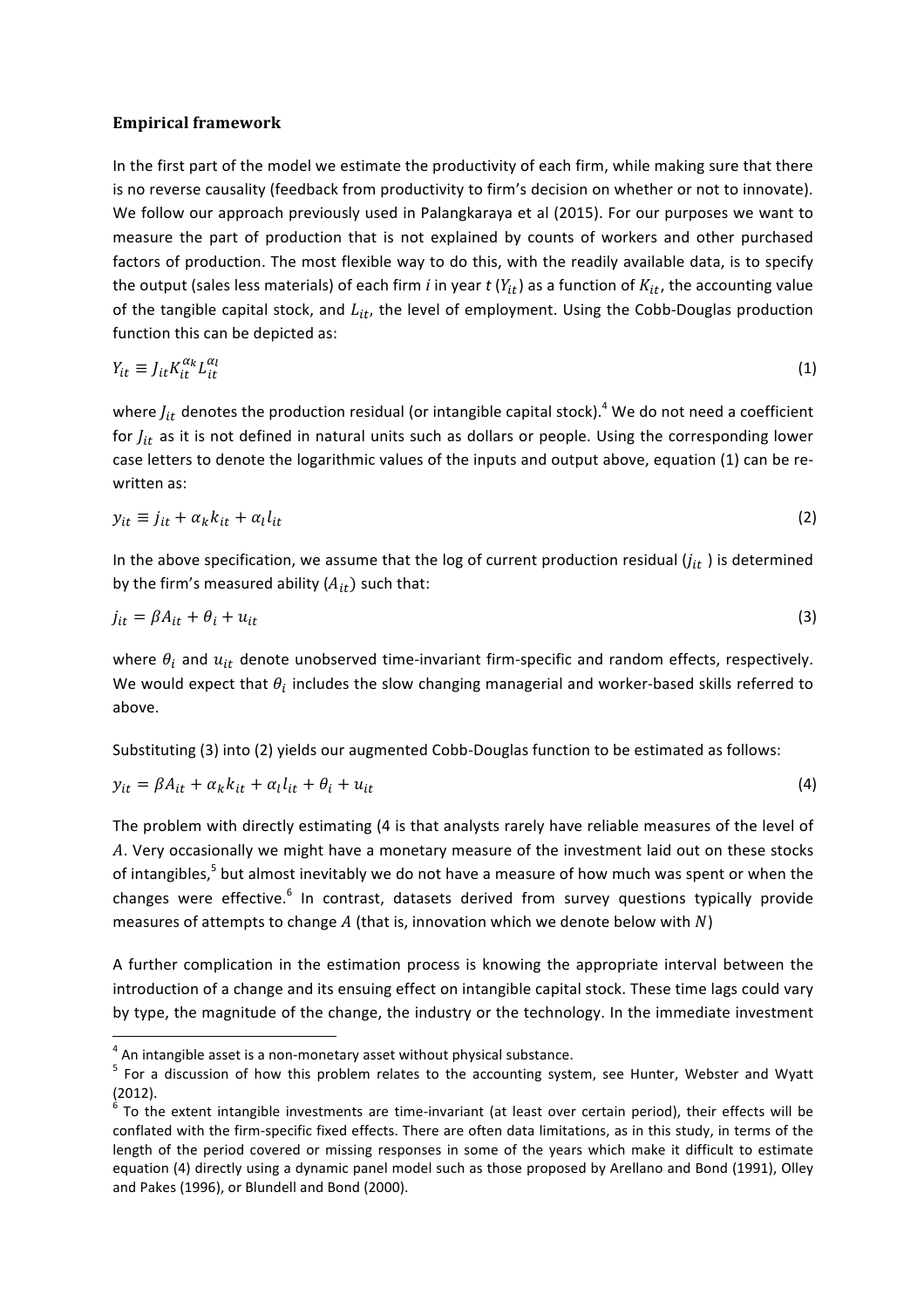phase of an innovation, the effect on the stock of usable intangible capital could well be negative. Therefore, when we calculate the year-by-year effects, we may be averaging the effects over different phases of different life cycles (i.e. a negative, neutral and positive phase).<sup>7</sup> So we need to re-cast (3) and write as the effect of current innovation  $N$  on the production residual with a lag of length *n*:<sup>8</sup>

$$
\overline{J_{tt+n}} - j_{it} = \beta N_{it} + \varepsilon_{it} \tag{5}
$$

where  $\overline{J_{tt+n}}$  is the average production residual over *n* forward years.

With substitution from (2), the LHS of (5) is:

$$
\overline{j_{tt+n}} - j_{it} \equiv (\overline{y_{tt+n}} - \alpha_k \overline{k_{tt+n}} - \alpha_l \overline{l_{tt+n}}) - (y_{it} - \alpha_k k_{it} - \alpha_l l_{it})
$$
\n(6)

Our aim is to estimate the  $\beta s$  in (5), we first need to estimate the change in the production residual from (6). Then we regress the estimate  $\overline{J_{tt+n}} - j_{it}$  on its determinants (5). By construction we expect no feedback effect from net output (estimated using later period data) on N (measured from earlier period data). However, this proposition is testable.

We can expand (5) by disaggregating N into firm level changes in: the a range of products  $(P_{it})$ ; managerial processes  $(M_{it})$ ; operational procedures  $(O_{it})$ ; and marketing methods  $(D_{it})$ , such that:

$$
\overline{J_{tt+n}} - j_{it} = \beta_p P_{it} + \beta_m M_{it} + \beta_o O_{it} + \beta_d D_{it} + \varepsilon_{it}
$$
\n(5a)

Furthermore, we can include the effect of prior collaborations on changes to intangible capital stock by including a prior collaboration variable  $(C_{it})$  in the estimation.

$$
\overline{J_{tt+n}} - j_{it} = \beta_p N_{it} + \beta_c C_{it} + \varepsilon_{it}
$$
\n(5b)

Equations  $(5)$ ,  $(5a)$  and  $(5b)$  are our estimating equations.

#### **The ABS data**

<u> 1989 - Johann Barn, mars ann an t-Amhain an t-Amhain an t-Amhain an t-Amhain an t-Amhain an t-Amhain an t-Amh</u>

Our empirical analysis uses data from the Australian Bureau of Statistics covering over 8,989 Australian firms for the period 2005-06 to 2011-12. The data includes information collected by the Business Characteristics Survey linked to the corresponding Business Income Taxation and Business Activity Statement taxation data. The response rate for the survey was approximately 95 per cent in all years.<sup>9</sup>

Each survey year has between 27,000 and 34,000 observations, yielding about 241,206 year-firm observations. After deleting observations without a year, an ABN or taxation data we are left with

 $7$  To illustrate this, we have estimated a Cobb-Douglas production function augmented with different measures of innovation. The results which are presented in Appendix, Table A1 show that when modelled in this way, these innovation variables are not significant. The insignificance of these results is consistently found whether or not we use lagged explanatory variables, adjust nominal values, and measure innovation in different ways.

<sup>&</sup>lt;sup>8</sup> To derive (5) from (3), for example, consider the case of if n=1. From (2),  $\overline{j_{tt+n}} - j_{it} = \overline{j_{tt+1}} - j_{it} = j_{it+1} - j_{it}$  $j_{it} = \beta(A_{it+1} - A_{it}) + (u_{it+1} - u_{it}) = \beta N_{it} + \varepsilon_{it}$  where  $N_{it}$  is innovation introduced by the firm in period t. Note that in estimation, we use  $N_{it} = A_{it} - A_{it-1}$  to reduce the extent of endogeneity (feedback effect) from the dependent variable  $(j_{tt+n} - j_{it})$  to  $N_{it}$ .<br><sup>9</sup> Firms can be directed by the Australian Government to complete the survey.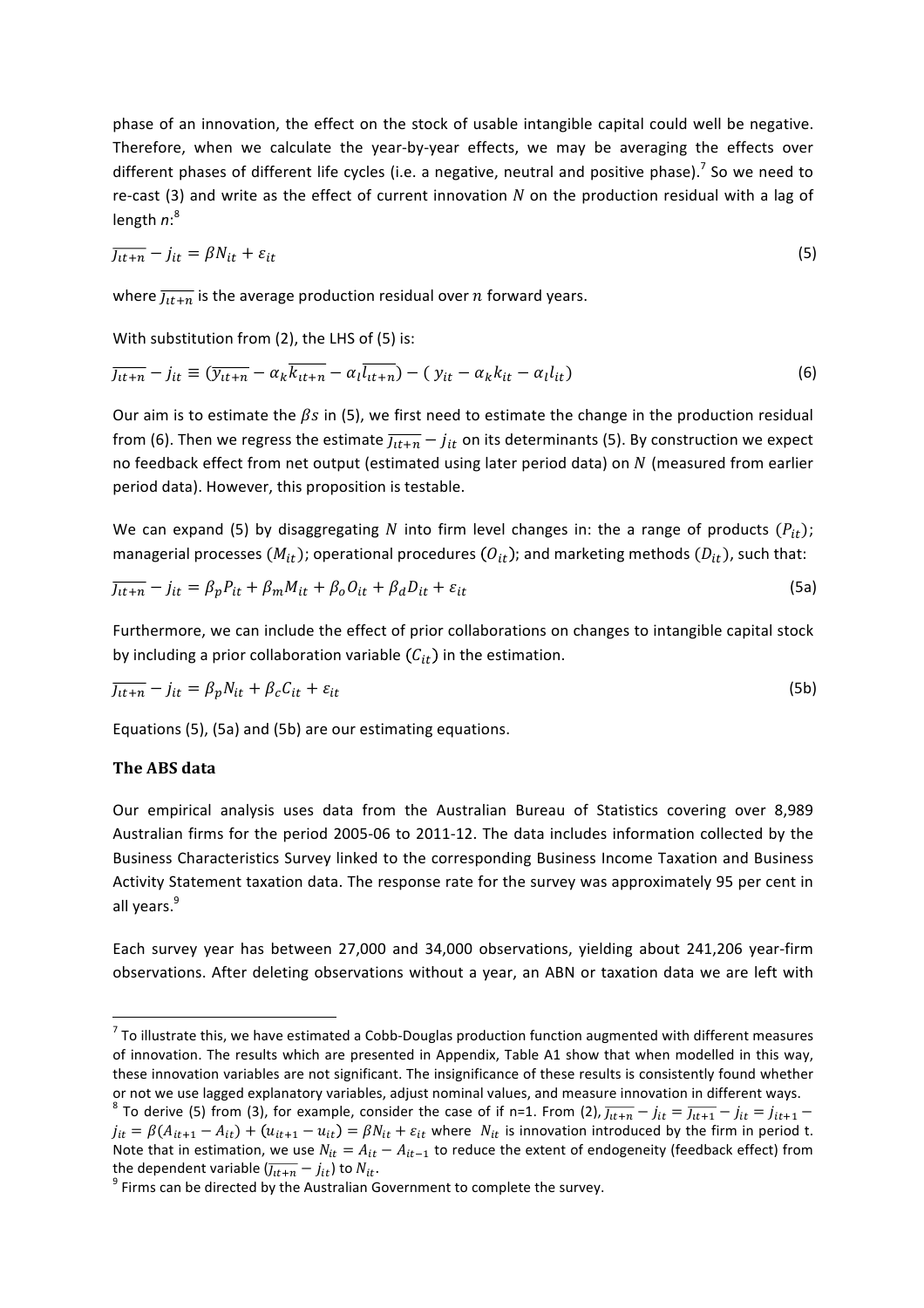91,581 observations and 22,850 distinct firms. We subsequently excluded firms from Agriculture, Forestry and Fishing (7210 observations) due to the inclusion of large values of land in the assets data (84,371 observations and 21,023 distinct firms). For the analysis of this data, the data extraction and execution of our programs was undertaken by officers of the ABS who confidentialised the outputs before release.

The advantage of this dataset is twofold: size and diversity. With the exception of R&D studies, most existing studies use datasets that are either cross-sectional, small or unrepresentative. Although suggestive, one cannot draw strong causality conclusions from these studies  $-$  a casual analysis should, as a minimum, include both cross-sectional and time-series dimensions. Second, the explanatory and dependent variables in the ABS dataset are drawn from separate sources. It is too easy to find correlations in data reported by the same respondent and the more diverse the data sources, the greater is our confidence in the results. It is much harder to find patterns in data drawn from independent sources.

We define our time of analysis to be the survey sequence year, not calendar year due to the cohort rotation. This means we model the effect of a change in  $N$  in year 0 on output over the subsequent one to five years (bearing in mind we are using an unbalanced panel of up to 6 years).

Table A1 in the appendix compares our sample with the estimate population of business counts. It shows an over-representation of mining, manufacturing, wholesale trade and information media and telecommunications; and an under-representation in construction, retail trade, professional, scientific and technical series and health care and social assistance firms. Aside from these differences, the sample is broadly representative.

A full description of the variables used in the estimations is presented in the appendix Table A2, but briefly: the value of output is total sales less material inputs; the value of tangible capital stock is non-current assets; and employment is the number of persons working in the firm during the last pay period. To control for cross-industry effects in the productivity estimates, we normalise each variable in the production function with respect to industry average for each year. For variables denoted in current prices, such as output and tangible capital, the normalisation also substitutes for the need for industry-specific price deflators (Klette 1999).<sup>10</sup> Flow variables refer to activity up until year end 30 June and stock variables are as of 30 June. The first stage, equation (2), only includes (normalised) output, capital stock and employment.

In the second stage, equations (5) (5a) and (5b), we regress  $\overline{J_{tt+n}} - j_{it}$  against prior measures of innovative activities. The innovation status explanatory variables are alternatively (a) a binary variable for whether or not the business introduced any new or significantly improved goods and services, operational processes, organizational and managerial processes or marketing methods; (b) four binary variables for the source of ideas for the innovation, (c) two binary variables to denote innovations that are new-to-the-firm versus new-to-the-world, Australia or industry and (d) binary variables for the four types of business innovation listed above. $^{11}$  All innovation variables relate to

 $10$  The alternative is using either a combination of broader GDP or sector price deflators or nominal values. Our estimates are robust to whether or not we use nominal values.

 $11$  Separately identified innovations comprised new or significantly improved: goods; services; methods of manufacturing or producing goods or services; logistics, delivery or distribution methods for goods and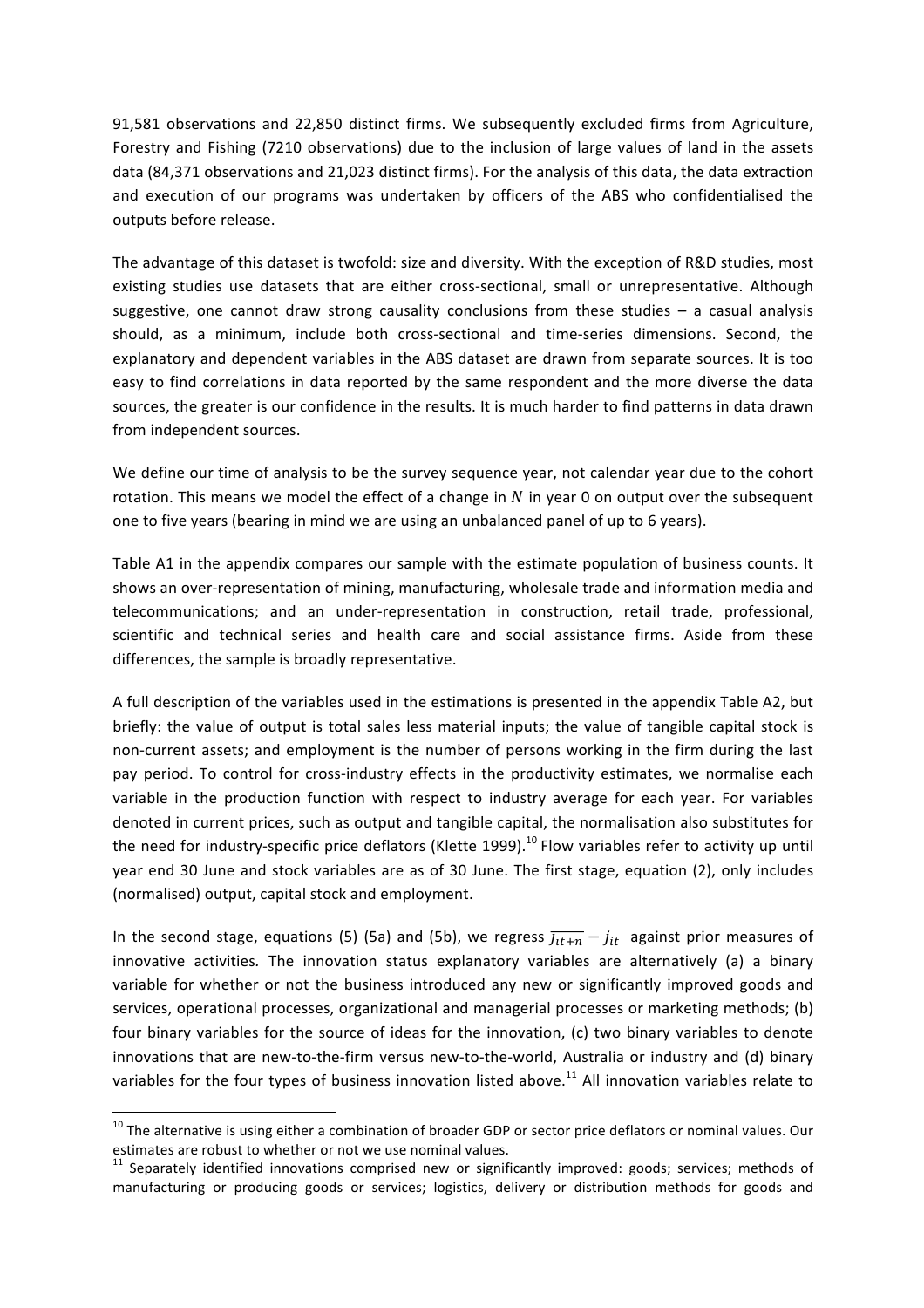the firms activity in the year to June 30. Selected variables, that are more stable over time, were only asked every second year (as indicated in Table A2). In this case, we interpolated missing variables from the year after, or if that were missing the year before. All other missing variables were recoded to zero.

In equation (5a), we disaggregate innovative activity into the four main types listed above. In equation (5b) we test for the effect of prior collaboration in two possible ways. First, whether the firm was involved in a collaborative arrangement for any purpose such as marketing, joint buying, manufacturing, supply chain access or R&D. Second, whether the business collaborated specifically for the purposes of innovation (given the firm had introduced an innovation). We are able to disaggregate the second measure according to whether the partners were in Australia or overseas; or were from a research-orientated organisation (science-based collaboration) or not. All collaboration variables relate to the firms activity in the year to June 30.

Table 1 presents the mean value for each characteristic for each firm for the first and last years of the dataset used in our estimations. It reveals that the mean value of sales was \$224 and \$227 million in nominal prices. Tangible capital stock was \$468 million and \$464 million and employment was 551.0 and 510.5.

The portion of firms which had introduced an innovation (either new-to-the-firm or new-to-theworld) in the last 12 months was 0.616 in 2005-06 and 0.545 in 2011-12. In 2011-12, a quarter of firms introduced a new good or service; one third of firms introduced new operational processes; one third introduced organisational and managerial processes and a quarter introduced a new marketing method. In each year, about one in four firms had participated at least once in a collaboration and one in seven had participated in an innovation-specific collaboration. Most collaboration were with Australian-based organisations. Overall, only about 2 per cent of firms had collaborated with a science-based organisation.

<u> 1989 - Andrea Santa Andrea Andrea Andrea Andrea Andrea Andrea Andrea Andrea Andrea Andrea Andrea Andrea Andr</u>

services; supporting activities for business operations; other operational processes; knowledge management processes; the organisation of work; business practices for organising procedures; methods of organising work responsibilities and decision making; significant changes in relations with others; methods of organising external relations with other businesses or institutions; other organisational/managerial processes; the design or packaging of a good or service; media or techniques for product promotion; sales or distribution methods/methods of product placement or sales channels; methods of pricing goods or services; and other market innovation.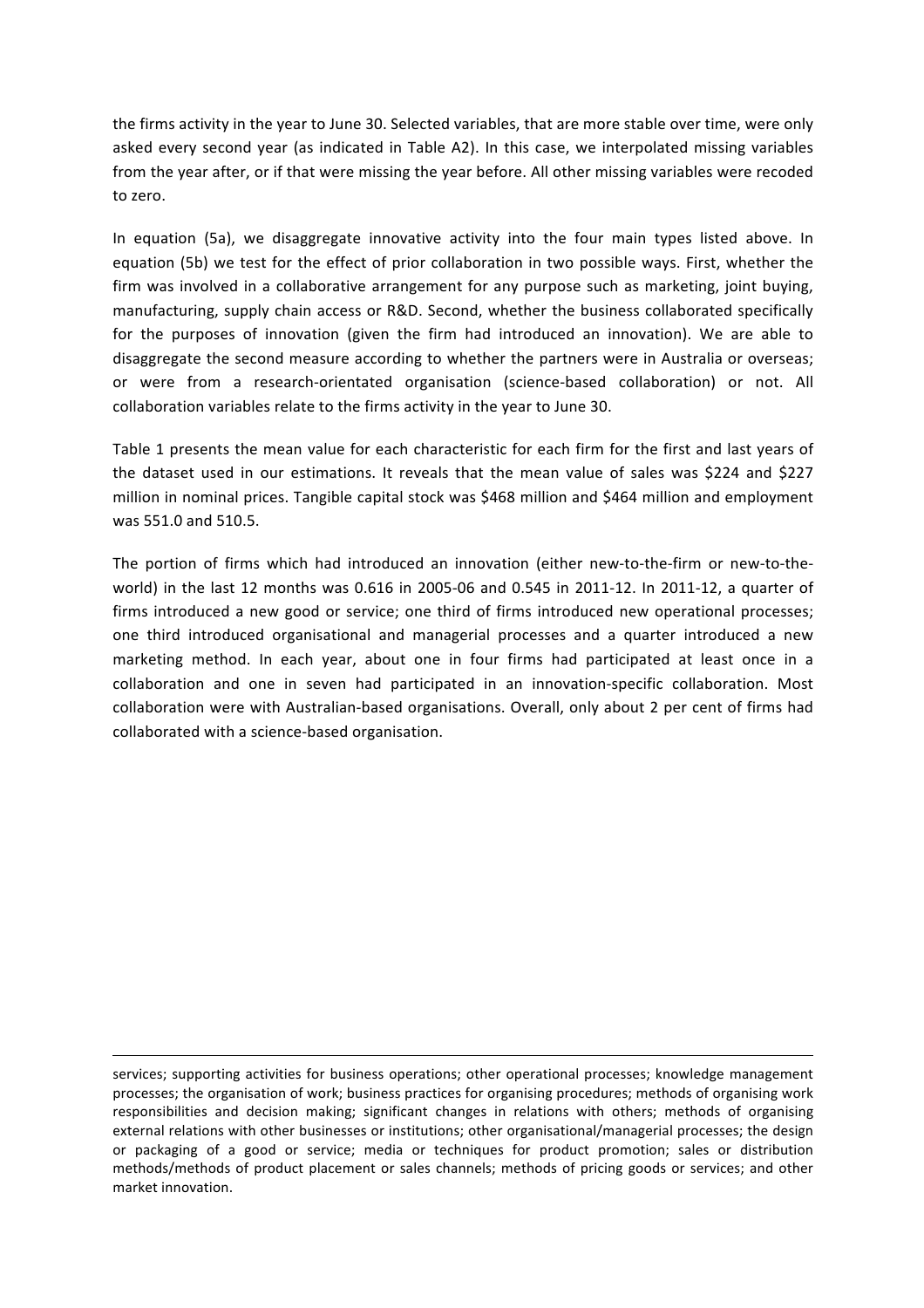| <b>Characteristic</b>                 |       | 2005-06 |       | 2011-12 |
|---------------------------------------|-------|---------|-------|---------|
|                                       | Mean  | No.     | Mean  | No.     |
|                                       |       |         |       |         |
| Sales<br>(A\$m)                       | 227   | 3035    | 224   | 3944    |
| (A\$m)<br><b>Materials</b>            | 156   | 3035    | 157   | 3944    |
| (A\$m)<br>Production                  | 71.1  | 3035    | 66.9  | 3944    |
| Tangible capital (A\$m)               | 468   | 3035    | 464   | 3944    |
| Employment                            | 551.0 | 3035    | 510.5 | 3944    |
| Introduced an innovation              | 0.616 | 3035    | 0.545 | 3915    |
| New-to-the-firm                       | 0.331 | 3035    | 0.484 | 3915    |
| New-to-the-world, Australia, industry | 0.099 | 3035    | 0.117 | 3915    |
| Source of innovation ideas            |       |         |       |         |
| Own or related business               | 0.330 | 3035    | 0.459 | 3915    |
| Other businesses                      | 0.305 | 3035    | 0.426 | 3915    |
| Public research organisation          | 0.033 | 3035    | 0.043 | 3915    |
| <b>Networks</b>                       | 0.147 | 3035    | 0.231 | 3915    |
| Research                              | 0.044 | 3035    | 0.053 | 3915    |
| Collaborated for any purpose          | 0.225 | 3035    | 0.259 | 3944    |
| Collaborated for innovation           | 0.146 | 3035    | 0.143 | 3944    |
| Collaborated with Australian org.     | 0.102 | 3035    | 0.149 | 3944    |
| Collaborated with overseas org.       | 0.047 | 3035    | 0.054 | 3944    |
| Collaborated with science-based org.  | 0.017 | 3035    | 0.021 | 3944    |
| Type of innovation                    |       |         |       |         |
| New good or service                   | 0.322 | 3035    | 0.269 | 3915    |
| <b>Operational processes</b>          | 0.406 | 3035    | 0.303 | 3915    |
| Organisational/management             | 0.381 | 3035    | 0.351 | 3915    |
| processes                             |       |         |       |         |
| Marketing method                      | 0.255 | 3035    | 0.262 | 3915    |
| R&D expenditure (yes=1)               | 0.146 | 3035    | 0.105 | 3915    |
| Age (years in operation)              | 29.2  | 2768    | 27.6  | 3928    |
| Export status (yes=1)                 | 0.310 | 3035    | 0.221 | 3907    |

#### **Table 1: Characteristics of firms in estimation sample, 2005-06 and 2011-12.**

#### **Key points**

Table 2-10 present the results from estimating equations (5), (5a) and 5(b). Results from estimating equation (6), the change in the productivity residual, is found in Appendix Table A3. We define productivity to be the production residual from the cobb-douglas production equation (6) and use data which has been normalised by industry so each firm's productivity is a relative measure.

Table 2 shows that innovating raised productivity, from one to 6 years later, by an average of 5.4 percentage points. This implies that innovators experience a 5.4 percentage increment in their productivity relative to non-innovators in their industry. We might think of this as approximately 2.7 percentage points a year. This 2.7 (or 5.4) percentage points compares with an average annual rate of growth in (real) production of 2.2 per cent over the years 2005-06 to 2011-12.

With respect to sub-populations, we found that:

• Small businesses (less than 10 employees) experienced a greater effect (8.4 percentage points) than medium and large sized firms.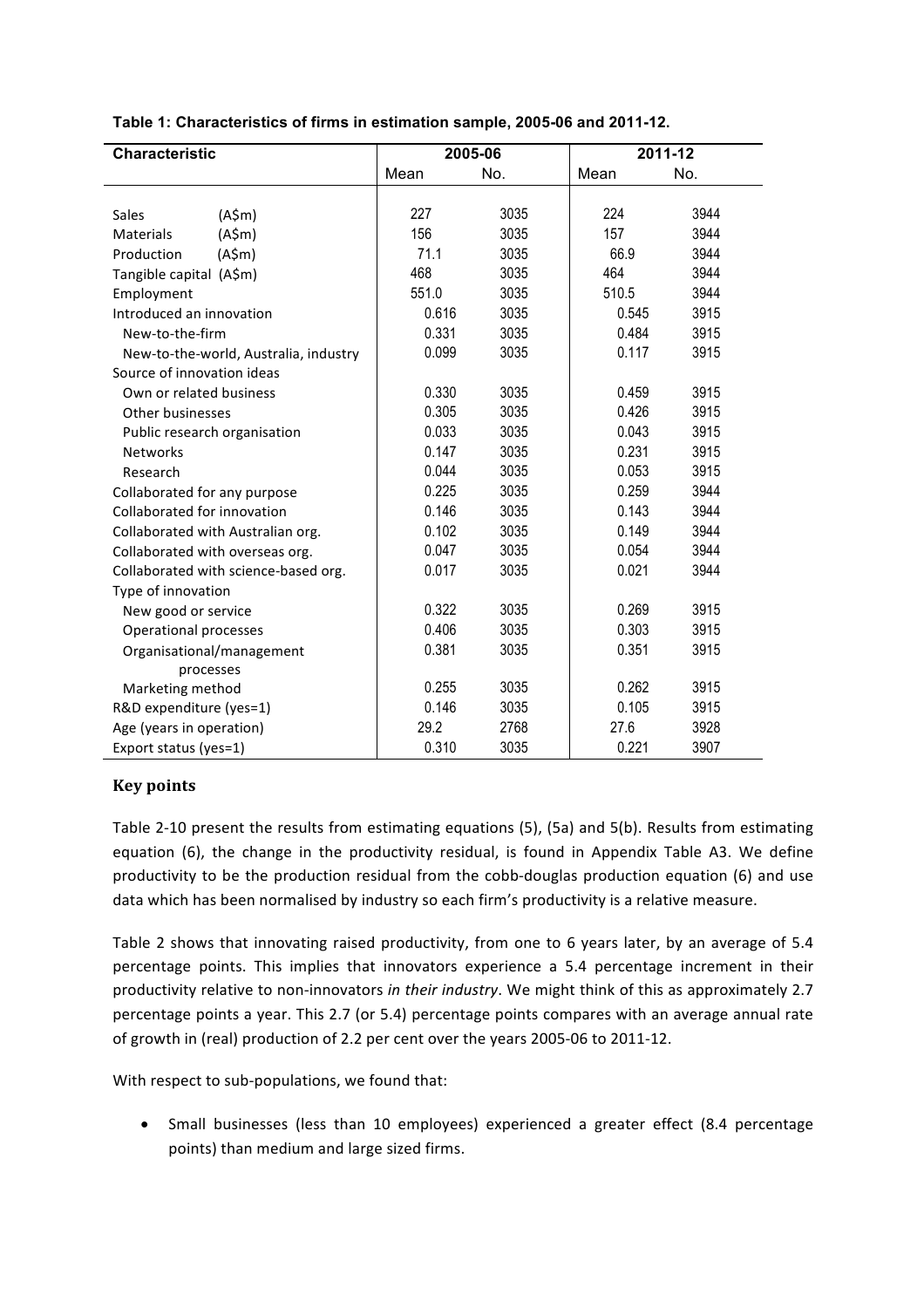- Young firms, those less than 5 years in operation, experienced the greatest effect at 8.2 percentage points.
- Firms that were not exporting exhibited greater effects than exporters (7.6 cf. -4.7 percentage points but the latter was not statistically significant).

According to Table 3 few of the firms that engaged in substantially new to the world, Australia or the industry innovations reported higher productivity. As a group, the most successful firms were older firms, those in operation over 10 years, and exporters. The older firms achieved a productivity rise of 8.0 percentage points and exporters achieved a productivity rise of 8.6 percentage points.

There are five sources of ideas for innovation: own (and related) business; 'other businesses' (suppliers, customers, competitors and consultants); public research organisations; and networks (publications, web sites, conferences and industry associations). As reported in Tables 4 to 7:

- Networks had the largest impact on the production residual (6.0 percentage points) and their influence was largest for middle-aged firms (12.2 percentage points) and for firms with between 10 and 99 workers (6.5 percentage points).
- Own business and 'other businesses' had lower effects (5.5 and 4.3 percentage points respectively). The both sources were largest for small firms (under 10 employees) and the oldest firms (operating for over 10 years).
- Public sector organisations were only influential for middle-aged firms and the effect was very large (23.7 percentage points).

Tables 8 to 10 provide estimates of the effects of collaborating with other organisations for the purpose of innovation

- According to Table 8, collaborating with a science-based organisation had no effect on productivity.
- Only those firms that collaborated with other Australian organisations experienced rise in their productivity residual. This effect was large over all (7.7 percentage points) greatest for old firms (8.9 percentage points) and non-exporters (7.2 percentage points).
- The only firms to benefit from collaboration with overseas organisations where the large firms (more than 100 people in employment) and older firms (over 10 years).

The evidence that networks, other businesses and public research organisations were significant sources of ideas for some successful innovators is evidence that knowledge spillovers exist.

Table A4 in the appendix presents a summary of the innovation equation by industry. It reveals that when we disaggregate the data, very few of the estimated coefficients are statistically significant. We attribute this to the small sample sizes.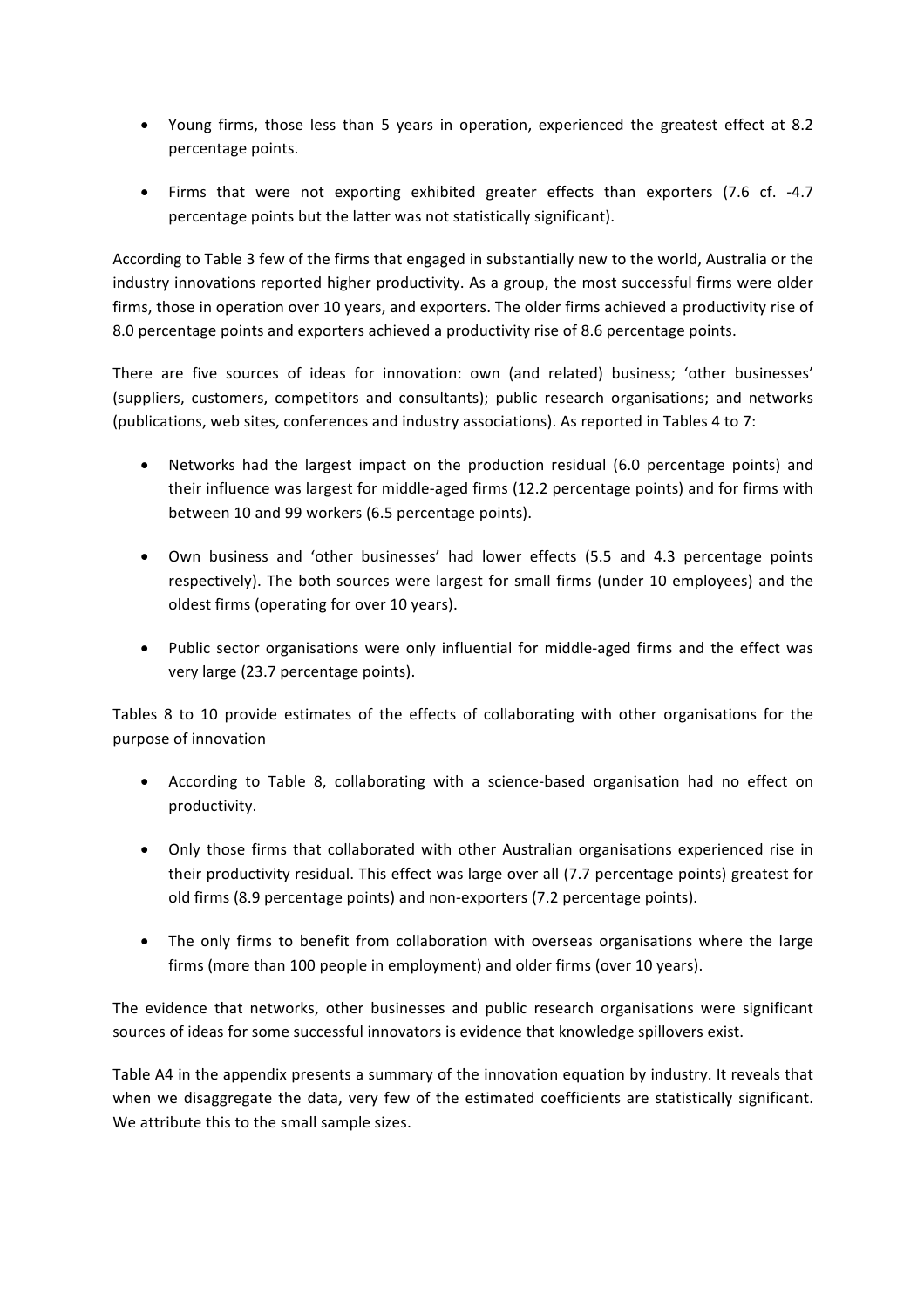| <b>Explanatory variables</b><br>(reported in year 0) | All        |            |            |            | <b>Employment size</b> |         |          | <b>Years in operation</b> | <b>Export status</b> |            |          |
|------------------------------------------------------|------------|------------|------------|------------|------------------------|---------|----------|---------------------------|----------------------|------------|----------|
|                                                      |            |            |            | $1 - 9$    | 10-99                  | >100    | Under 5  | $6 - 10$                  | Over 10              | Not        | Export   |
|                                                      |            |            |            |            |                        |         | vears    | years                     |                      | export     |          |
| Innovation introduced                                | $0.054***$ | $0.053***$ | $0.048***$ | $0.084***$ | 0.026                  | 0.044   | $0.082*$ | 0.056                     | $0.045**$            | $0.076***$ | $-0.047$ |
|                                                      | (0.017)    | (0.017)    | (0.017)    | (0.032)    | (0.026)                | (0.035) | (0.048)  | (0.048)                   | (0.020)              | (0.019)    | (0.043)  |
| Any form of collaboration                            |            |            |            |            |                        |         |          |                           |                      |            |          |
| (cooperation)                                        |            | 0.010      |            |            |                        |         |          |                           |                      |            |          |
|                                                      |            | (0.021)    |            |            |                        |         |          |                           |                      |            |          |
| <b>Collaborated for innovation</b>                   |            |            | 0.042      | 0.018      | $0.075*$               | 0.032   | 0.079    | $0.132*$                  | 0.021                | 0.035      | 0.063    |
|                                                      |            |            | (0.026)    | (0.052)    | (0.038)                | (0.041) | (0.073)  | (0.072)                   | (0.029)              | (0.030)    | (0.048)  |
| <b>Observations</b>                                  | 8,989      | 8,989      | 8,989      | 3,590      | 3,206                  | 2,184   | ,546     | 1,152                     | 6,291                | 7,198      | ,755     |
| R-squared                                            | 0.001      | 0.001      | 0.001      | 0.002      | 0.002                  | 0.001   | 0.003    | 0.005                     | 0.001                | 0.003      | 0.001    |

**Table 2: Dep var: Percentage change in production residual between year 0 and the average of years 1-6, OLS estimation**

Notes: † Variables have been normalised with respect to the corresponding 2-digit ANZSIC average. Standard errors are in parentheses. The notations \*; \*\* ; \*\*\* indicate that the coefficient estimates are statistically significant at the 10%, 5% and 1% level respectively. Constant included.

Source: ABS Business *Characteristics Survey and Business Longitudinal Database and ATO Business Activity Statement data.*

| Table 3: Dep var: Percentage change in production residual between year 0 and the average of years 1-6, OLS estimation |  |
|------------------------------------------------------------------------------------------------------------------------|--|
|------------------------------------------------------------------------------------------------------------------------|--|

| <b>Explanatory variables</b><br>(reported in year 0)                                                          |                  | All                                      |                  | <b>Employment size</b> |                  |                     | <b>Years in operation</b> | <b>Export status</b> |                  |                     |
|---------------------------------------------------------------------------------------------------------------|------------------|------------------------------------------|------------------|------------------------|------------------|---------------------|---------------------------|----------------------|------------------|---------------------|
|                                                                                                               |                  |                                          | $1 - 9$          | 10-99                  | >100             | Under 5             | $6 - 10$                  | Over 10              | Not              | Export              |
|                                                                                                               |                  |                                          |                  |                        |                  | years               | years                     |                      | export           |                     |
| Innovation introduced - new-<br>to-the-world, Australian or<br>industry<br><b>Collaborated for innovation</b> | 0.044<br>(0.031) | 0.033<br>(0.032)<br>$0.053**$<br>(0.025) | 0.051<br>(0.078) | 0.009<br>(0.051)       | 0.065<br>(0.043) | $-0.113$<br>(0.099) | 0.068<br>(0.097)          | $0.080**$<br>(0.034) | 0.034<br>(0.041) | $0.086*$<br>(0.050) |
| <b>Observations</b>                                                                                           | 8,989            | 8,989                                    | 3,590            | 3,206                  | 2,184            | ,546                | 1,152                     | 6,291                | 7,198            | 1,755               |
| R-squared                                                                                                     | 0.000            | 0.001                                    | 0.000            | 0.000                  | 0.001            | 0.001               | 0.000                     | 0.001                | 0.000            | 0.002               |

Notes: † Variables have been normalised with respect to the corresponding 2-digit ANZSIC average. Standard errors are in parentheses. The notations \*; \*\*; \*\*\* indicate that the coefficient estimates are statistically significant at the 10%, 5% and 1% level respectively. Constant included.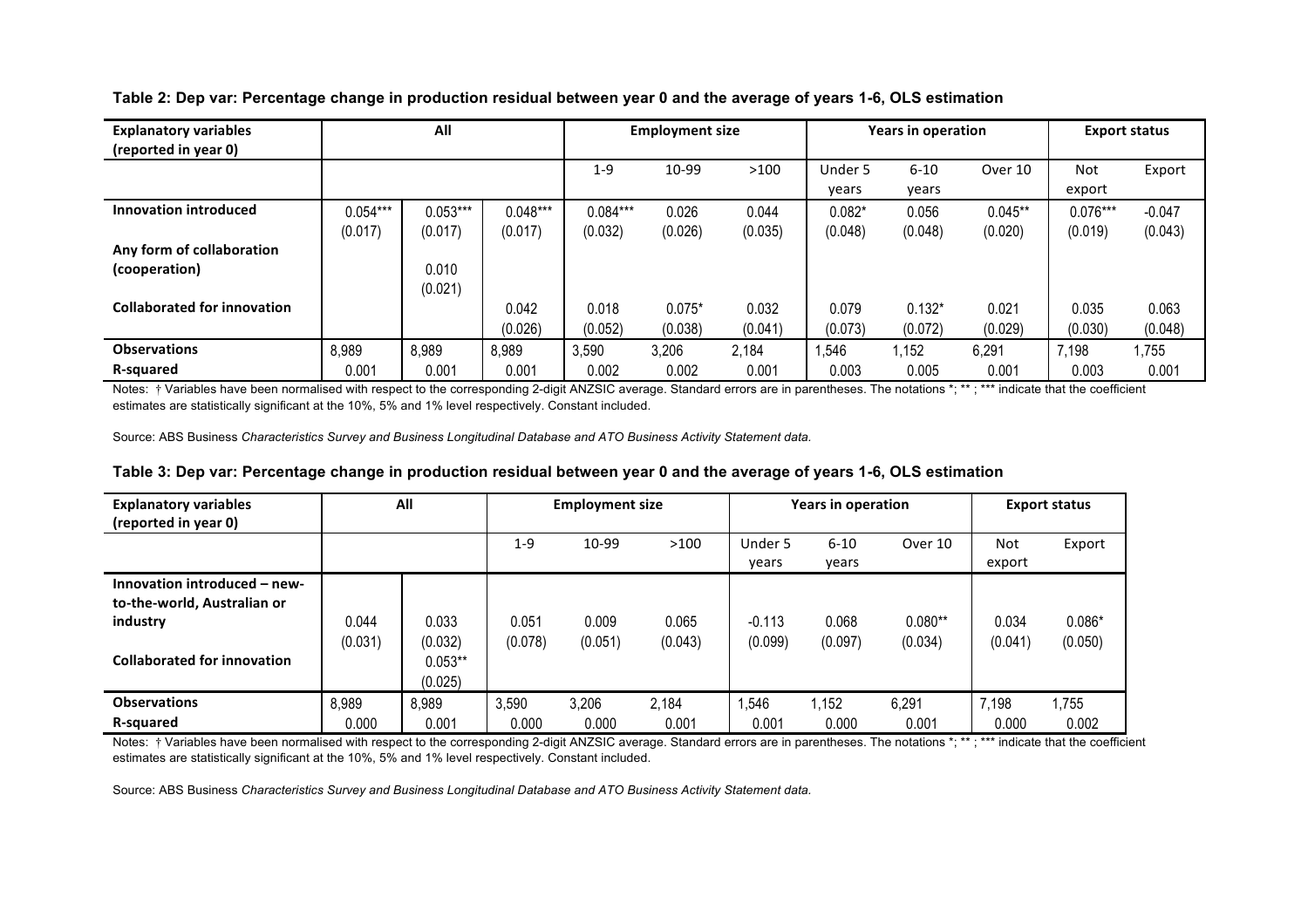| <b>Explanatory variables</b>       |            | All       |         | <b>Employment size</b> |          |         | <b>Years in operation</b> |           |            | <b>Export status</b> |  |  |
|------------------------------------|------------|-----------|---------|------------------------|----------|---------|---------------------------|-----------|------------|----------------------|--|--|
| (reported in year 0)               |            |           |         |                        |          |         |                           |           |            |                      |  |  |
|                                    |            |           | $1 - 9$ | 10-99                  | >100     | Under 5 | $6 - 10$                  | Over 10   | Not        | Export               |  |  |
|                                    |            |           |         |                        |          | years   | years                     |           | export     |                      |  |  |
| Innovation introduced -            |            |           |         |                        |          |         |                           |           |            |                      |  |  |
| source networks                    | $0.060***$ | $0.053**$ | 0.057   | $0.065**$              | $0.064*$ | 0.066   | $0.122**$                 | $0.054**$ | $0.069***$ | 0.039                |  |  |
|                                    | (0.022)    | (0.023)   | (0.047) | (0.032)                | (0.037)  | (0.064) | (0.061)                   | (0.025)   | (0.026)    | (0.045)              |  |  |
| <b>Collaborated for innovation</b> |            | $0.048*$  |         |                        |          |         |                           |           |            |                      |  |  |
|                                    |            | (0.025)   |         |                        |          |         |                           |           |            |                      |  |  |
| <b>Observations</b>                | 8,989      | 8,989     | 3,590   | 3,206                  | 2,184    | ,546    | 1,152                     | 6,291     | 7,198      | 1.755                |  |  |
| R-squared                          | 0.001      | 0.001     | 0.000   | 0.001                  | 0.001    | 0.001   | 0.004                     | 0.001     | 0.001      | 0.000                |  |  |

**Table 4: Dep var: Percentage change in production residual between year 0 and the average of years 1-6, OLS estimation**

Notes: † Variables have been normalised with respect to the corresponding 2-digit ANZSIC average. Standard errors are in parentheses. The notations \*; \*\* ; \*\*\* indicate that the coefficient estimates are statistically significant at the 10%, 5% and 1% level respectively. Constant included.

Source: ABS Business *Characteristics Survey and Business Longitudinal Database and ATO Business Activity Statement data.*

|  | Table 5: Dep var: Percentage change in production residual between year 0 and the average of years 1-6, OLS estimation |
|--|------------------------------------------------------------------------------------------------------------------------|
|  |                                                                                                                        |

| <b>Explanatory variables</b>       |            | All        |          | <b>Employment size</b> |           |         | <b>Years in operation</b> |            |            | <b>Export status</b> |  |
|------------------------------------|------------|------------|----------|------------------------|-----------|---------|---------------------------|------------|------------|----------------------|--|
| (reported in year 0)               |            |            |          |                        |           |         |                           |            |            |                      |  |
|                                    |            |            | $1 - 9$  | 10-99                  | >100      | Under 5 | $6 - 10$                  | Over 10    | Not        | Export               |  |
|                                    |            |            |          |                        |           | years   | years                     |            | export     |                      |  |
| Innovation introduced -            |            |            |          |                        |           |         |                           |            |            |                      |  |
| source own business                | $0.055***$ | $0.050***$ | $0.074*$ | $0.053**$              | $0.066**$ | 0.006   | 0.069                     | $0.075***$ | $0.054***$ | $0.087**$            |  |
|                                    | (0.018)    | (0.018)    | (0.040)  | (0.027)                | (0.032)   | (0.052) | (0.051)                   | (0.020)    | (0.021)    | (0.038)              |  |
| <b>Collaborated for innovation</b> |            | $0.046*$   |          |                        |           |         |                           |            |            |                      |  |
|                                    |            | (0.025)    |          |                        |           |         |                           |            |            |                      |  |
| <b>Observations</b>                | 8,989      | 8,989      | 3,590    | 3,206                  | 2,184     | ,546    | 1,152                     | 6,291      | 7,198      | 1,755                |  |
| R-squared                          | 0.001      | 0.001      | 0.001    | 0.001                  | 0.002     | 0.000   | 0.002                     | 0.002      | 0.001      | 0.003                |  |

Notes: † Variables have been normalised with respect to the corresponding 2-digit ANZSIC average. Standard errors are in parentheses. The notations \*; \*\* ; \*\*\* indicate that the coefficient estimates are statistically significant at the 10%, 5% and 1% level respectively. Constant included.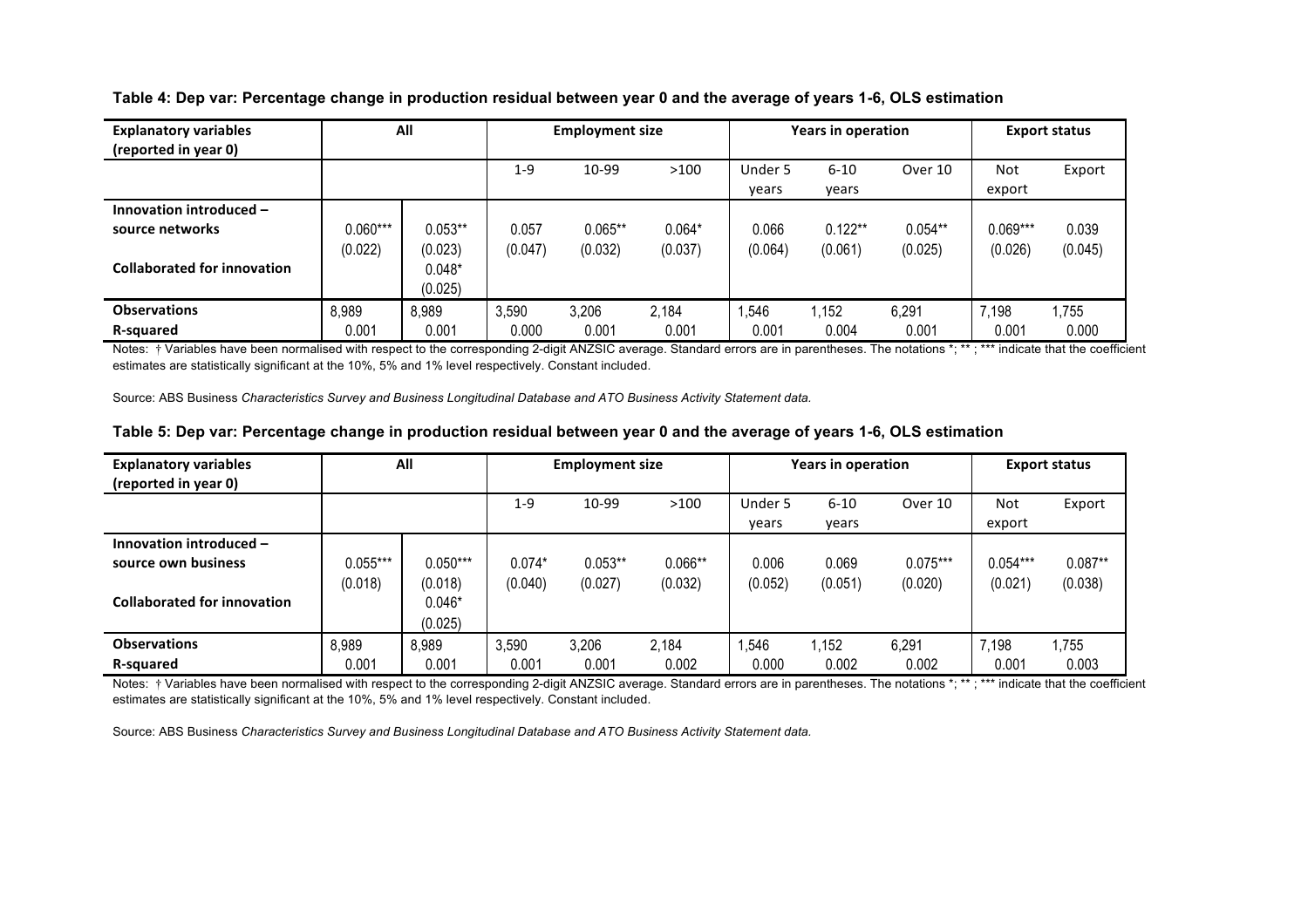| <b>Explanatory variables</b>       |           | All      |          | <b>Employment size</b> |         |         | <b>Years in operation</b> |            | <b>Export status</b> |          |  |
|------------------------------------|-----------|----------|----------|------------------------|---------|---------|---------------------------|------------|----------------------|----------|--|
| (reported in year 0)               |           |          |          |                        |         |         |                           |            |                      |          |  |
|                                    |           |          | $1 - 9$  | 10-99                  | >100    | Under 5 | $6 - 10$                  | Over 10    | Not                  | Export   |  |
|                                    |           |          |          |                        |         | years   | years                     |            | export               |          |  |
| Innovation introduced -            |           |          |          |                        |         |         |                           |            |                      |          |  |
| source other businesses            | $0.043**$ | $0.036*$ | $0.068*$ | 0.032                  | 0.048   | 0.023   | 0.042                     | $0.057***$ | $0.044**$            | $0.064*$ |  |
|                                    | (0.018)   | (0.019)  | (0.038)  | (0.027)                | (0.032) | (0.052) | (0.051)                   | (0.021)    | (0.021)              | (0.038)  |  |
| <b>Collaborated for innovation</b> |           | $0.048*$ |          |                        |         |         |                           |            |                      |          |  |
|                                    |           | (0.025)  |          |                        |         |         |                           |            |                      |          |  |
| <b>Observations</b>                | 8,989     | 8,989    | 3,590    | 3,206                  | 2,184   | ,546    | 1,152                     | 6,291      | 7,198                | 1.755    |  |
| R-squared                          | 0.001     | 0.001    | 0.001    | 0.000                  | 0.001   | 0.000   | 0.001                     | 0.001      | 0.001                | 0.002    |  |

**Table 6: Dep var: Percentage change in production residual between year 0 and the average of years 1-6, OLS estimation**

Notes: † Variables have been normalised with respect to the corresponding 2-digit ANZSIC average. Standard errors are in parentheses. The notations \*; \*\* ; \*\*\* indicate that the coefficient estimates are statistically significant at the 10%, 5% and 1% level respectively. Constant included.

Source: ABS Business *Characteristics Survey and Business Longitudinal Database and ATO Business Activity Statement data.*

| Table 7: Dep var: Percentage change in production residual between year 0 and the average of years 1-6, OLS estimation |  |
|------------------------------------------------------------------------------------------------------------------------|--|
|                                                                                                                        |  |

| <b>Explanatory variables</b>       |         | All       |         | <b>Employment size</b> |         |         | <b>Years in operation</b> |          | <b>Export status</b> |          |
|------------------------------------|---------|-----------|---------|------------------------|---------|---------|---------------------------|----------|----------------------|----------|
| (reported in year 0)               |         |           |         |                        |         |         |                           |          |                      |          |
|                                    |         |           | 1-9     | 10-99                  | >100    | Under 5 | $6 - 10$                  | Over 10  | Not                  | Export   |
|                                    |         |           |         |                        |         | years   | years                     |          | export               |          |
| Innovation introduced -            |         |           |         |                        |         |         |                           |          |                      |          |
| source public research             |         |           |         |                        |         |         |                           |          |                      |          |
| organisations                      | 0.036   | 0.027     | 0.100   | 0.038                  | 0.006   | 0.196   | $0.237*$                  | $-0.005$ | 0.095                | $-0.051$ |
|                                    | (0.050) | (0.050)   | (0.119) | (0.080)                | (0.067) | (0.168) | (0.138)                   | (0.055)  | (0.063)              | (0.082)  |
| <b>Collaborated for innovation</b> |         | $0.056**$ |         |                        |         |         |                           |          |                      |          |
|                                    |         | (0.025)   |         |                        |         |         |                           |          |                      |          |
| <b>Observations</b>                | 8,989   | 8,989     | 3,590   | 3,206                  | 2,184   | .546    | 1,152                     | 6,291    | 7,198                | 1.755    |
| R-squared                          | 0.000   | 0.001     | 0.000   | 0.000                  | 0.000   | 0.001   | 0.003                     | 0.000    | 0.000                | 0.000    |

Notes: † Variables have been normalised with respect to the corresponding 2-digit ANZSIC average. Standard errors are in parentheses. The notations \*; \*\* ; \*\*\* indicate that the coefficient estimates are statistically significant at the 10%, 5% and 1% level respectively. Constant included.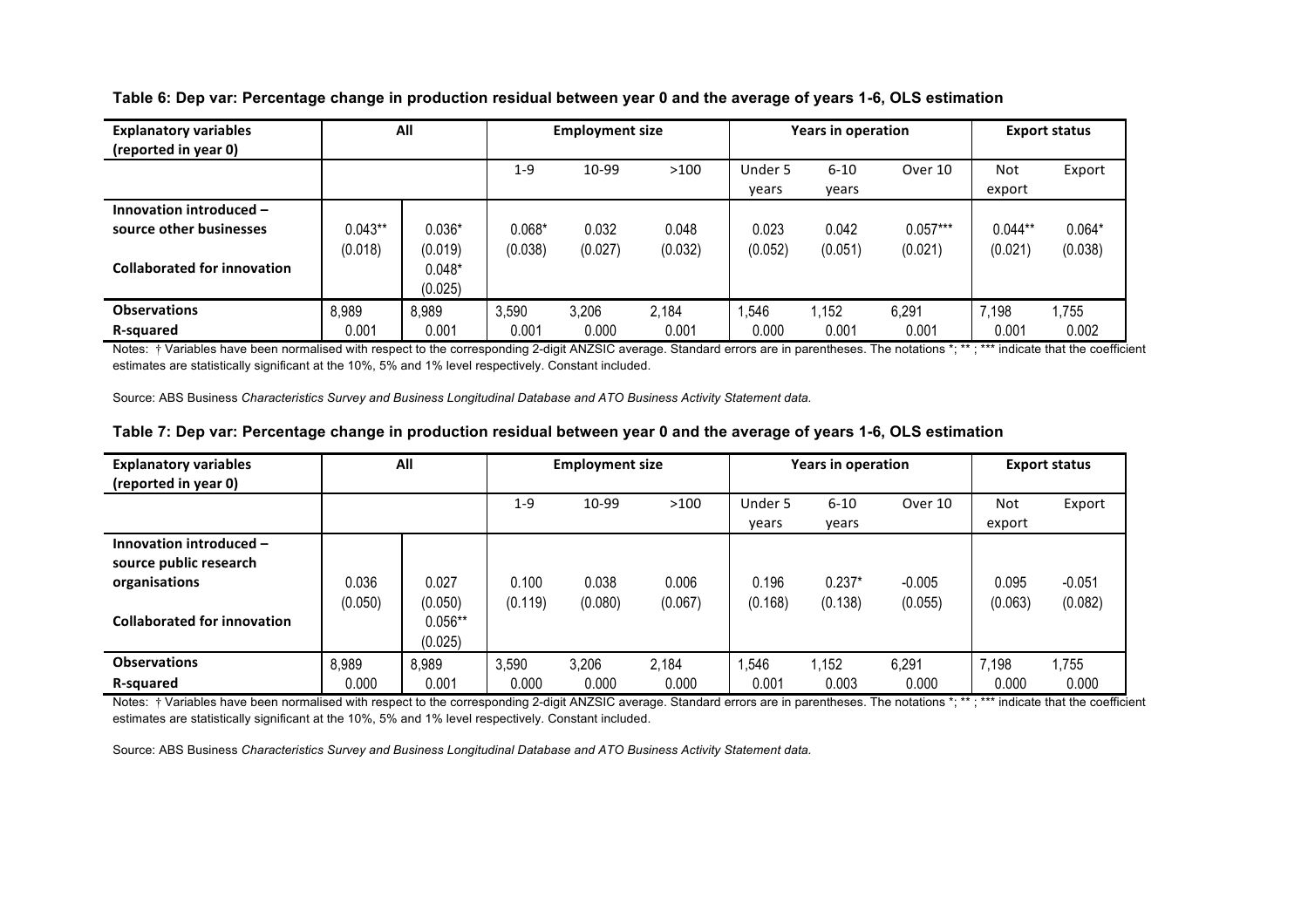| <b>Explanatory variables</b>      | All        | <b>Employment size</b> |          |          |           | <b>Years in operation</b> |           | <b>Export status</b> |          |
|-----------------------------------|------------|------------------------|----------|----------|-----------|---------------------------|-----------|----------------------|----------|
| (reported in year 0)              |            |                        |          |          |           |                           |           |                      |          |
|                                   |            | $1 - 9$                | 10-99    | >100     | Under 5   | $6 - 10$                  | Over 10   | Not                  | Export   |
|                                   |            |                        |          |          | vears     | years                     |           | export               |          |
| <b>Innovation introduced</b>      | $0.054***$ | $0.087***$             | 0.037    | 0.046    | $0.097**$ | 0.076                     | $0.048**$ | $0.080***$           | $-0.035$ |
|                                   | (0.017)    | (0.031)                | (0.026)  | (0.035)  | (0.046)   | (0.046)                   | (0.020)   | (0.019)              | (0.043)  |
| <b>Collaborated with science-</b> |            |                        |          |          |           |                           |           |                      |          |
| based org                         | $-0.056$   | $-0.052$               | $-0.071$ | $-0.042$ | $-0.290$  | 0.063                     | $-0.015$  | 0.028                | $-0.107$ |
|                                   | (0.077)    | (0.227)                | (0.144)  | (0.090)  | (0.237)   | (0.298)                   | (0.083)   | (0.108)              | (0.110)  |
| <b>Observations</b>               | 8,983      | 3,590                  | 3,206    | 2,178    | .545      | 1.151                     | 6,287     | 7,192                | 1,755    |
| R-squared                         | 0.001      | 0.002                  | 0.001    | 0.001    | 0.004     | 0.002                     | 0.001     | 0.002                | 0.001    |

**Table 8: Dep var: Percentage change in production residual between year 0 and the average of years 1-6, OLS estimation**

Notes: † Variables have been normalised with respect to the corresponding 2-digit ANZSIC average. Standard errors are in parentheses. The notations \*; \*\* ; \*\*\* indicate that the coefficient estimates are statistically significant at the 10%, 5% and 1% level respectively. Constant included.

Source: ABS Business *Characteristics Survey and Business Longitudinal Database and ATO Business Activity Statement data.*

| <b>Explanatory variables</b>        | All        | <b>Employment size</b> |          |          |          | <b>Years in operation</b> |            | <b>Export status</b> |          |  |
|-------------------------------------|------------|------------------------|----------|----------|----------|---------------------------|------------|----------------------|----------|--|
| (reported in year 0)                |            |                        |          |          |          |                           |            |                      |          |  |
|                                     |            | 1-9                    | 10-99    | >100     | Under 5  | $6 - 10$                  | Over 10    | Not                  | Export   |  |
|                                     |            |                        |          |          | vears    | years                     |            | export               |          |  |
| <b>Innovation introduced</b>        | $0.044**$  | $0.077**$              | 0.027    | 0.036    | $0.091*$ | 0.068                     | $0.036*$   | $0.071***$           | $-0.047$ |  |
|                                     | (0.017)    | (0.032)                | (0.026)  | (0.035)  | (0.048)  | (0.047)                   | (0.020)    | (0.019)              | (0.043)  |  |
| <b>Collaborated with Australian</b> |            |                        |          |          |          |                           |            |                      |          |  |
| org.                                | $0.077***$ | 0.102                  | $0.082*$ | $0.074*$ | 0.028    | 0.089                     | $0.089***$ | $0.072**$            | 0.087    |  |
|                                     | (0.029)    | (0.071)                | (0.045)  | (0.041)  | (0.085)  | (0.092)                   | (0.032)    | (0.035)              | (0.053)  |  |
| <b>Observations</b>                 | 8,983      | 3,590                  | 3,206    | 2,178    | .545     | 1,151                     | 6,287      | 7,192                | 1,755    |  |
| R-squared                           | 0.002      | 0.003                  | 0.002    | 0.002    | 0.003    | 0.003                     | 0.002      | 0.003                | 0.002    |  |

#### **Table 9: Dep var: Percentage change in production residual between year 0 and the average of years 1-6, OLS estimation**

Notes: † Variables have been normalised with respect to the corresponding 2-digit ANZSIC average. Standard errors are in parentheses. The notations \*; \*\* ; \*\*\* indicate that the coefficient estimates are statistically significant at the 10%, 5% and 1% level respectively. Constant included.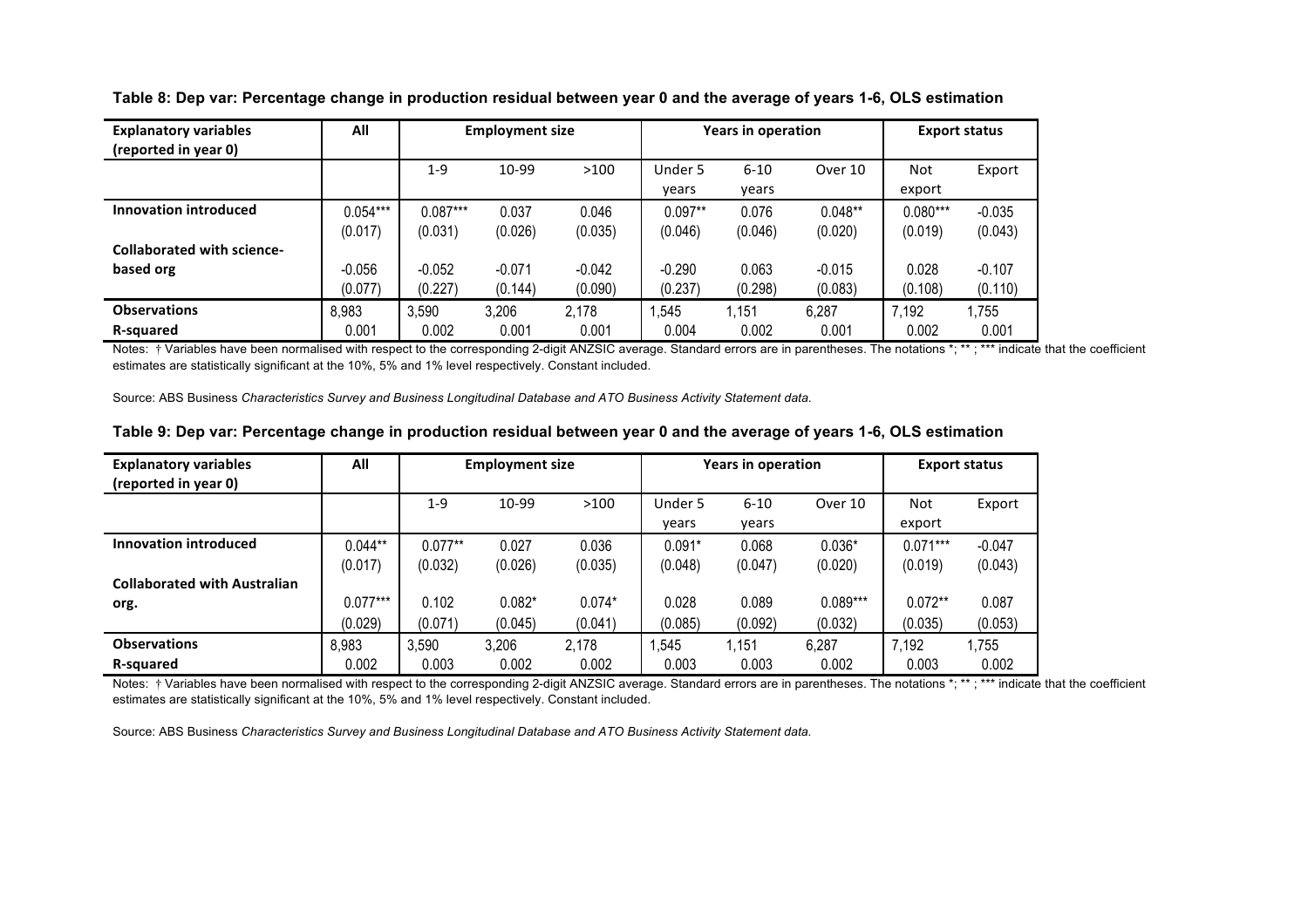| <b>Explanatory variables</b>      | All        | <b>Employment size</b> |          | <b>Years in operation</b> |           | <b>Export status</b> |           |            |          |
|-----------------------------------|------------|------------------------|----------|---------------------------|-----------|----------------------|-----------|------------|----------|
| (reported in year 0)              |            |                        |          |                           |           |                      |           |            |          |
|                                   |            | $1 - 9$                | 10-99    | >100                      | Under 5   | $6 - 10$             | Over 10   | Not        | Export   |
|                                   |            |                        |          |                           | vears     | years                |           | export     |          |
| <b>Innovation introduced</b>      | $0.052***$ | $0.089***$             | 0.038    | 0.038                     | $0.099**$ | $0.081*$             | $0.042**$ | $0.077***$ | $-0.040$ |
|                                   | (0.017)    | (0.031)                | (0.026)  | (0.035)                   | (0.047)   | (0.047)              | (0.020)   | (0.019)    | (0.043)  |
| <b>Collaborated with overseas</b> |            |                        |          |                           |           |                      |           |            |          |
| org.                              | 0.048      | $-0.131$               | $-0.048$ | $0.120**$                 | $-0.165$  | $-0.094$             | $0.109**$ | 0.119      | 0.042    |
|                                   | (0.049)    | (0.170)                | (0.096)  | (0.056)                   | (0.185)   | (0.151)              | (0.053)   | (0.078)    | (0.065)  |
| <b>Observations</b>               | 8,983      | 3,590                  | 3,206    | 2,178                     | .545      | 1,151                | 6,287     | 7,192      | 1,755    |
| R-squared                         | 0.001      | 0.002                  | 0.001    | 0.003                     | 0.003     | 0.003                | 0.002     | 0.003      | 0.001    |

**Table 10: Dep var: Percentage change in production residual between year 0 and the average of years 1-6, OLS estimation**

Notes: † Variables have been normalised with respect to the corresponding 2-digit ANZSIC average. Standard errors are in parentheses. The notations \*; \*\* ; \*\*\* indicate that the coefficient estimates are statistically significant at the 10%, 5% and 1% level respectively. Constant included.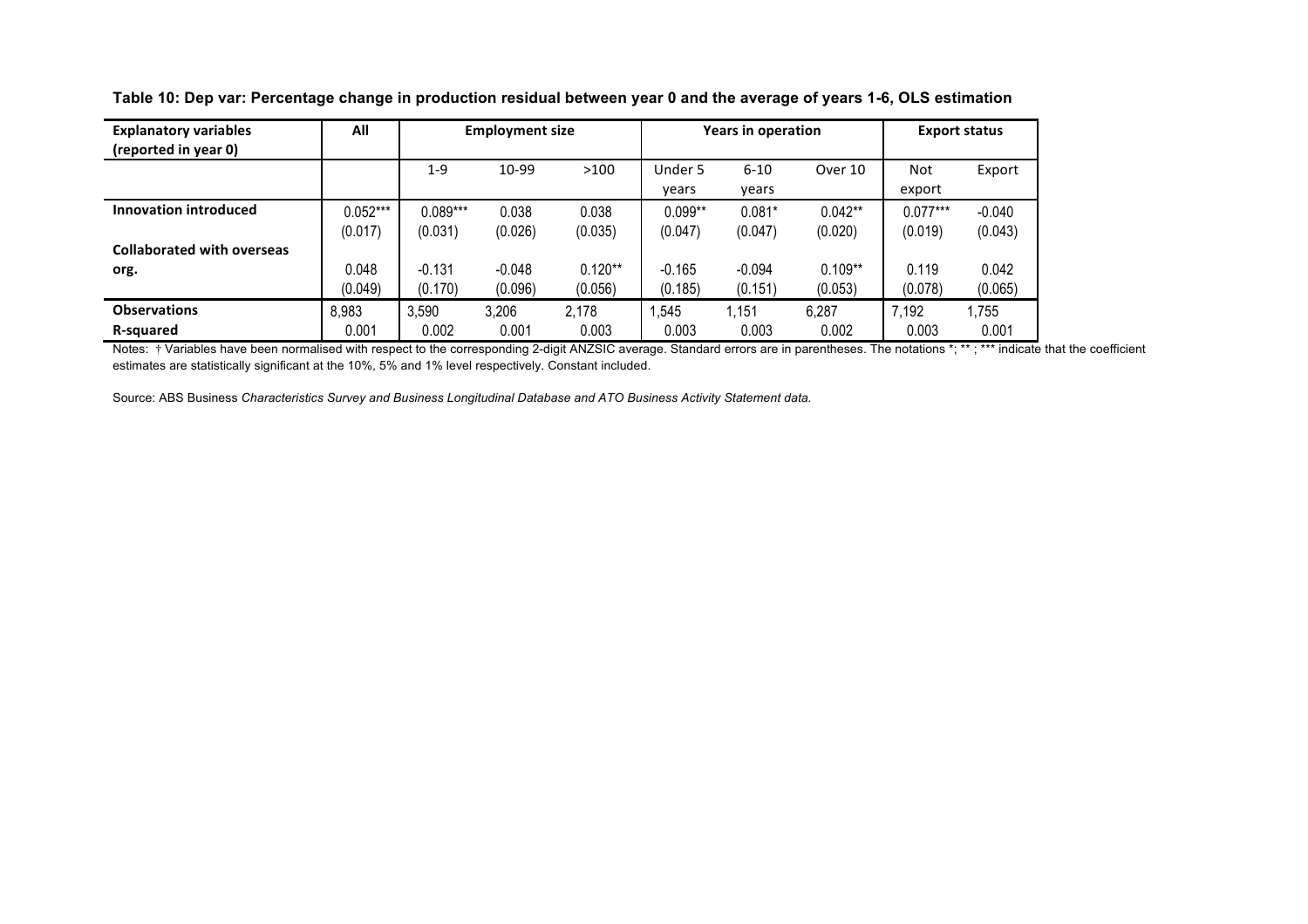| Explanatory variables (reported in year 0)           | All        | <b>Expenditure on R&amp;D ?</b> |            |
|------------------------------------------------------|------------|---------------------------------|------------|
|                                                      |            | Yes                             | No.        |
| Innovation introduced                                | $0.054***$ | $-0.015$                        | $0.060***$ |
| <b>Collaborated for innovation</b>                   | $0.058**$  | $-0.008$                        | $0.075***$ |
| Innovation introduced – new-to-the-world, Australian |            |                                 |            |
| or industry                                          | 0.025      | 0.024                           | 0.029      |
| Innovation introduced – source networks              | $0.056***$ | 0.058                           | $0.058***$ |
| Innovation introduced – source other businesses      | $0.043**$  | 0.067                           | $0.044**$  |
| Innovation introduced - source public research       |            |                                 |            |
| organisations                                        | 0.030      | $-0.07$                         | 0.080      |
| <b>Observations</b>                                  | 9963       | 1022                            | 8941       |

**Table 11: Effect of innovation on percentage change in production residual between year 0 and the average of years 1-6, OLS estimation**

Notes: † Variables have been normalised with respect to the corresponding 2-digit ANZSIC average. Standard errors are in parentheses. The notations \*; \*\*; \*\*\* indicate that the coefficient estimates are statistically significant at the 10%, 5% and 1% level respectively. Constant included.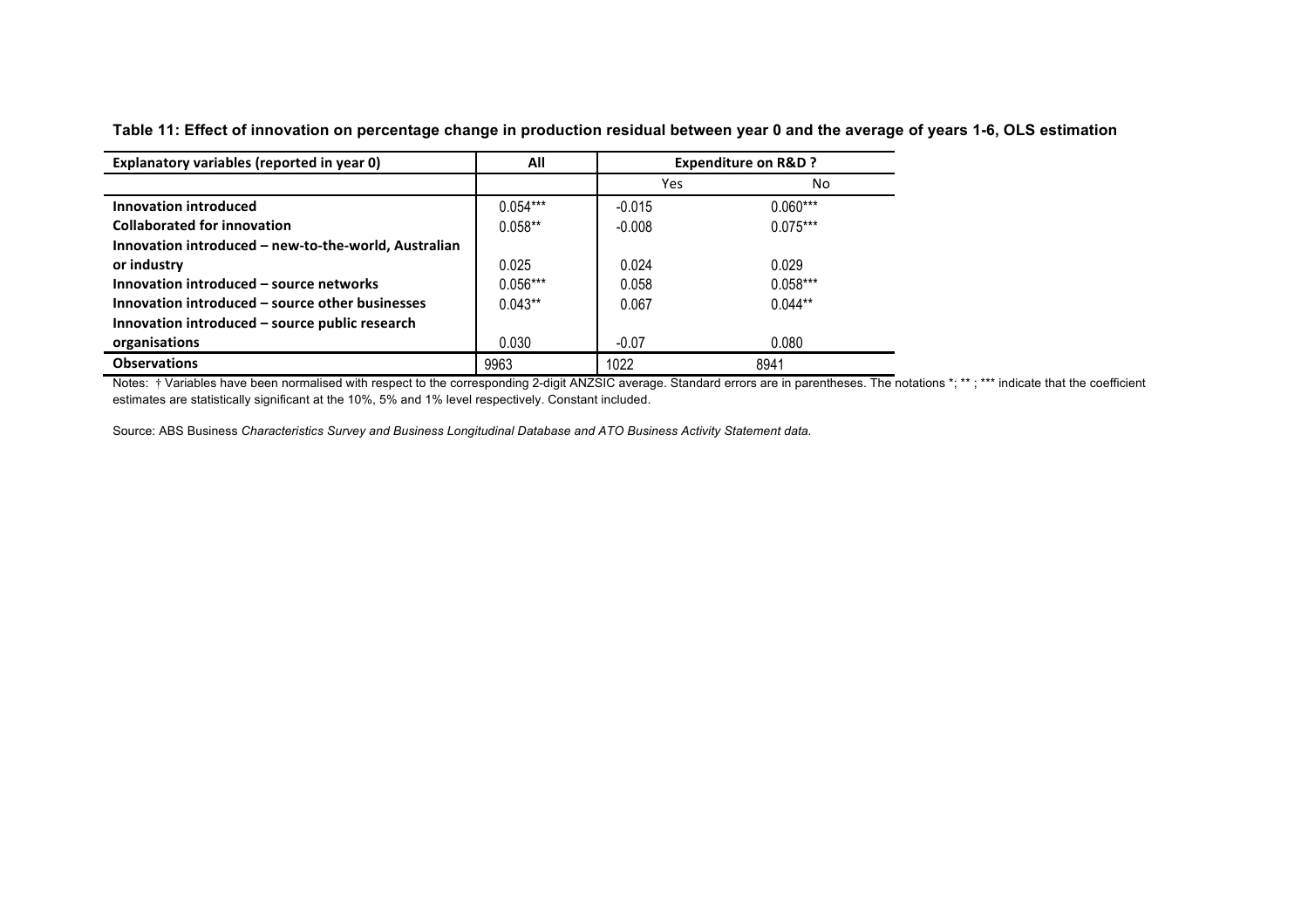### **Appendix**

#### **Table A1: Counts of business units‡. ABS population count and ABS EABLD sample count†**

| Industry (ANZSIC06)                             | ABS population<br>count | %    | <b>ABS EABLD</b> | %     |
|-------------------------------------------------|-------------------------|------|------------------|-------|
|                                                 | June 2012               |      |                  |       |
|                                                 |                         |      | Year 0           |       |
| Mining                                          | 4,908                   | 0.5  | 956              | 2.7   |
| Manufacturing                                   | 60,869                  | 6.4  | 7084             | 19.8  |
| Electricity, Gas, Water And Waste Services      | 3,412                   | 0.4  | 546              | 1.5   |
| Construction                                    | 204,165                 | 17.6 | 2667             | 7.5   |
| <b>Wholesale Trade</b>                          | 49,293                  | 5.4  | 3596             | 10.1  |
| <b>Retail Trade</b>                             | 83,236                  | 10.4 | 2626             | 7.3   |
| <b>Accommodation And Food Services</b>          | 42,059                  | 7.6  | 2336             | 6.5   |
| <b>Transport, Postal And Warehousing</b>        | 77,596                  | 5.2  | 2729             | 7.6   |
| Information Media And Telecommunications        | 10,295                  | 0.9  | 1540             | 4.3   |
| <b>Financial And Insurance Services</b>         | 93,760                  | 4.3  | 1153             | 3.2   |
| Rental, Hiring And Real Estate Services         | 153,359                 | 4.2  | 1548             | 4.3   |
| Professional, Scientific And Technical Services | 144,874                 | 14.5 | 2648             | 7.4   |
| <b>Administrative And Support Services</b>      | 42,087                  | 4.7  | 2205             | 6.2   |
| <b>Public Administration And Safety</b>         | 4,034                   | 0.5  | 13               | 0.0   |
| <b>Education And Training</b>                   | 14,767                  | 1.5  | 56               | 0.2   |
| <b>Health Care And Social Assistance</b>        | 66,875                  | 6.5  | 932              | 2.6   |
| <b>Arts And Recreation Services</b>             | 15,831                  | 1.2  | 1225             | 3.4   |
| <b>Other Services</b>                           | 52,831                  | 6.3  | 1919             | 5.4   |
| Not known                                       | 9,175                   | 1.9  | 5                | 0.0   |
| Total                                           | 1,280,201               | 100  | 35,784           | 100.0 |

*Notes: Excludes Agriculture, Forestry and Fishing; † BCS= Business Characteristics Survey; BAS = Business Activity Statement; BIT <sup>=</sup> Business Income Tax.*

*Source: 81650 Counts of Australian Businesses, including Entries and Exits, Jun 2008 to Jun 2012; ABS BCS-BAS-BIT linked dataset 2005-06 to 2011-12.*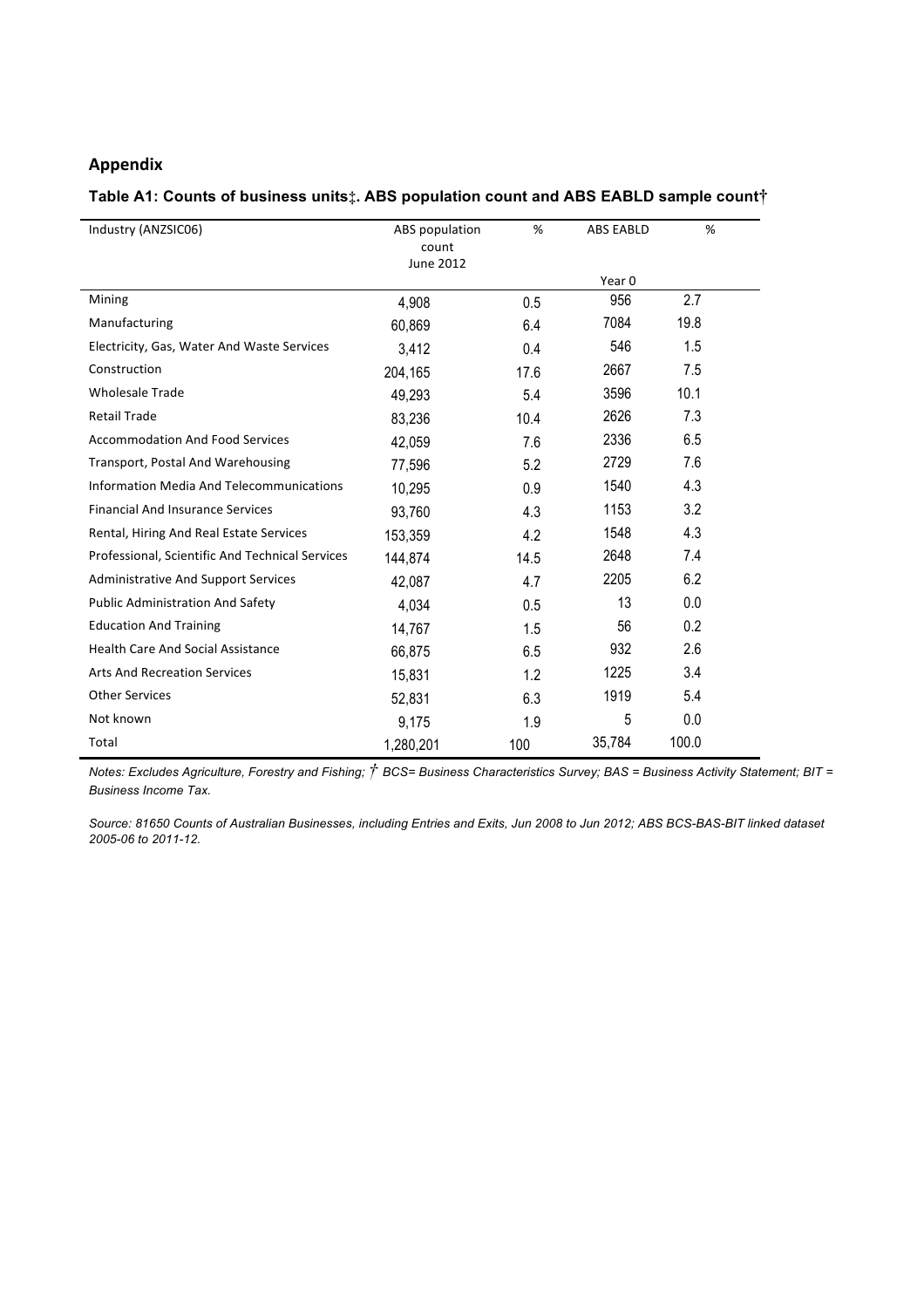## **Table A2: Variable definition – ABS EABLD**

| Variable                                                 | Source     | Definition                                                                                                                                                                                                                                                                                                                                                                                                      | Scale      |
|----------------------------------------------------------|------------|-----------------------------------------------------------------------------------------------------------------------------------------------------------------------------------------------------------------------------------------------------------------------------------------------------------------------------------------------------------------------------------------------------------------|------------|
| Sales (A\$m)                                             | <b>BAS</b> | <b>Total sales</b>                                                                                                                                                                                                                                                                                                                                                                                              | 0-22,700   |
| Materials (A\$m)                                         | <b>BIT</b> | Cost of sales for tax purposes.                                                                                                                                                                                                                                                                                                                                                                                 | $0-15,700$ |
| Tangible capital (A\$m)                                  | <b>BIT</b> | Non-current (derived) assets . Non-current assets includes<br>assets that the company holds for at least one year, eg<br>cars, land, buildings, office equipment, computers, bonds,<br>stocks, notes, .patents, trademarks, and goodwill.                                                                                                                                                                       | $0-11,700$ |
| Employment                                               | <b>BCS</b> | Number of persons working for this business during last<br>pay period                                                                                                                                                                                                                                                                                                                                           | 0-86,843   |
| Innovation introduced                                    | BCS*       | Business introduced any new or significantly improved<br>Operational<br>or<br>service;<br>good<br>processes;<br>Organisational/managerial<br>processes;<br>Marketing<br>methods.                                                                                                                                                                                                                                | 0/1        |
| New good or service                                      | <b>BCS</b> | Introduced a new or significantly improved: goods;<br>services.                                                                                                                                                                                                                                                                                                                                                 | 0/1        |
| Operational processes                                    | <b>BCS</b> | Introduced a new or significantly improved: methods of<br>manufacturing or producing goods or services; logistics,<br>delivery or distribution methods for goods and services;<br>supporting activities for business operations; other<br>operational processes;                                                                                                                                                | 0/1        |
| Organisational/management<br>processes                   | <b>BCS</b> | Introduced a new or significantly improved: knowledge<br>management processes; the organisation of work;<br>business practices for organising procedures; methods of<br>organising work responsibilities and decision making;<br>significant changes in relations with others; methods of<br>organising external relations with other businesses or<br>institutions; other organisational/managerial processes; | 0/1        |
| Marketing method                                         | <b>BCS</b> | Introduced a new or significantly improved: the design or<br>packaging of a good or service; media or techniques for<br>product<br>distribution<br>promotion;<br>sales<br>or<br>methods/methods of product placement or sales<br>channels; methods of pricing goods or services; and other<br>market innovation                                                                                                 | 0/1        |
| New-to-the-firm innovation                               |            | Introduced an innovation which was only new-to-the-firm                                                                                                                                                                                                                                                                                                                                                         | 0/1        |
| New-to-the-world, Australia<br>or industry innovation    |            | Introduced an innovation which was either new-to-the-<br>world, Australia or industry                                                                                                                                                                                                                                                                                                                           | 0/1        |
| Source of ideas: Own<br>business or related business     |            | Introduced an innovation & sources of ideas/information<br>was own business or related company                                                                                                                                                                                                                                                                                                                  | 0/1        |
| Source of ideas: Other<br>businesses                     |            | Introduced an innovation & sources of ideas/information<br>was clients, customers or buyers; suppliers; competitors<br>and other businesses from the same industry; consultants                                                                                                                                                                                                                                 | 0/1        |
| Source of ideas: Public sector<br>research organisations |            | Introduced an innovation & sources of ideas/ information<br>was universities or other higher education institutions;<br>private<br>non-profit<br>government<br>agencies;<br>research<br>institutions                                                                                                                                                                                                            | 0/1        |
| Source of ideas: Networks                                |            | Introduced an innovation & sources of ideas/information<br>was commercial laboratories/r&d enterprises; websites,<br>journals, research papers, publications; professional<br>conferences, seminars, meetings, trade shows; industry<br>associations; and other                                                                                                                                                 | 0/1        |
| Collaborated for any purpose                             | <b>BCS</b> | Has a cooperative ("collaborative" from 2007-08 onwards)<br>arrangement (any type) for marketing, production, supply<br>chain, innovation                                                                                                                                                                                                                                                                       | 0/1        |
| Collaborated for innovation                              | <b>BCS</b> | Collaborated for innovation                                                                                                                                                                                                                                                                                                                                                                                     | 0/1        |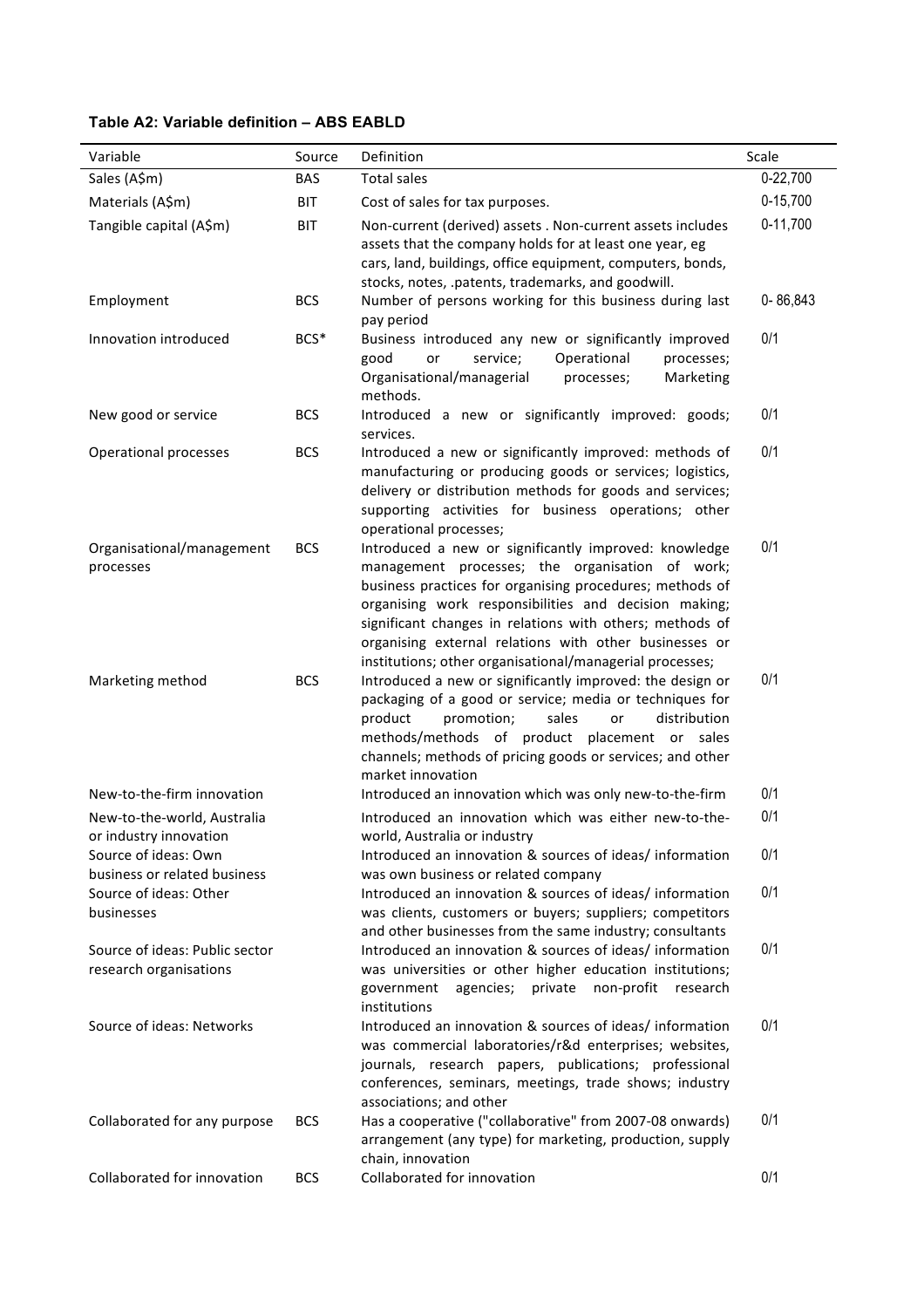| <b>Collaborated with Australian</b><br>org. | $BCS^*$          | Collaborated with an Australian<br>organisation<br>for<br>innovation purposes                                | 0/1       |
|---------------------------------------------|------------------|--------------------------------------------------------------------------------------------------------------|-----------|
| Collaborated with overseas<br>org.          | $BCS^*$          | Collaborated with an overseas organisation for innovation<br>purposes                                        | 0/1       |
| Collaborated with science-<br>based org.    | <b>BCS</b>       | Collaborated with an science-based organisation for<br>innovation purposes (as defined above) for innovation | 0/1       |
| Exports                                     | BCS <sup>*</sup> | Has income from exporting goods or services                                                                  | 0/1       |
| Age                                         | <b>BCS</b>       | Business years of operation                                                                                  | $0 - 100$ |

Note: \* These BCS items are derivation of directly collected data items. All variables relate to the firms activity in the year to June 30.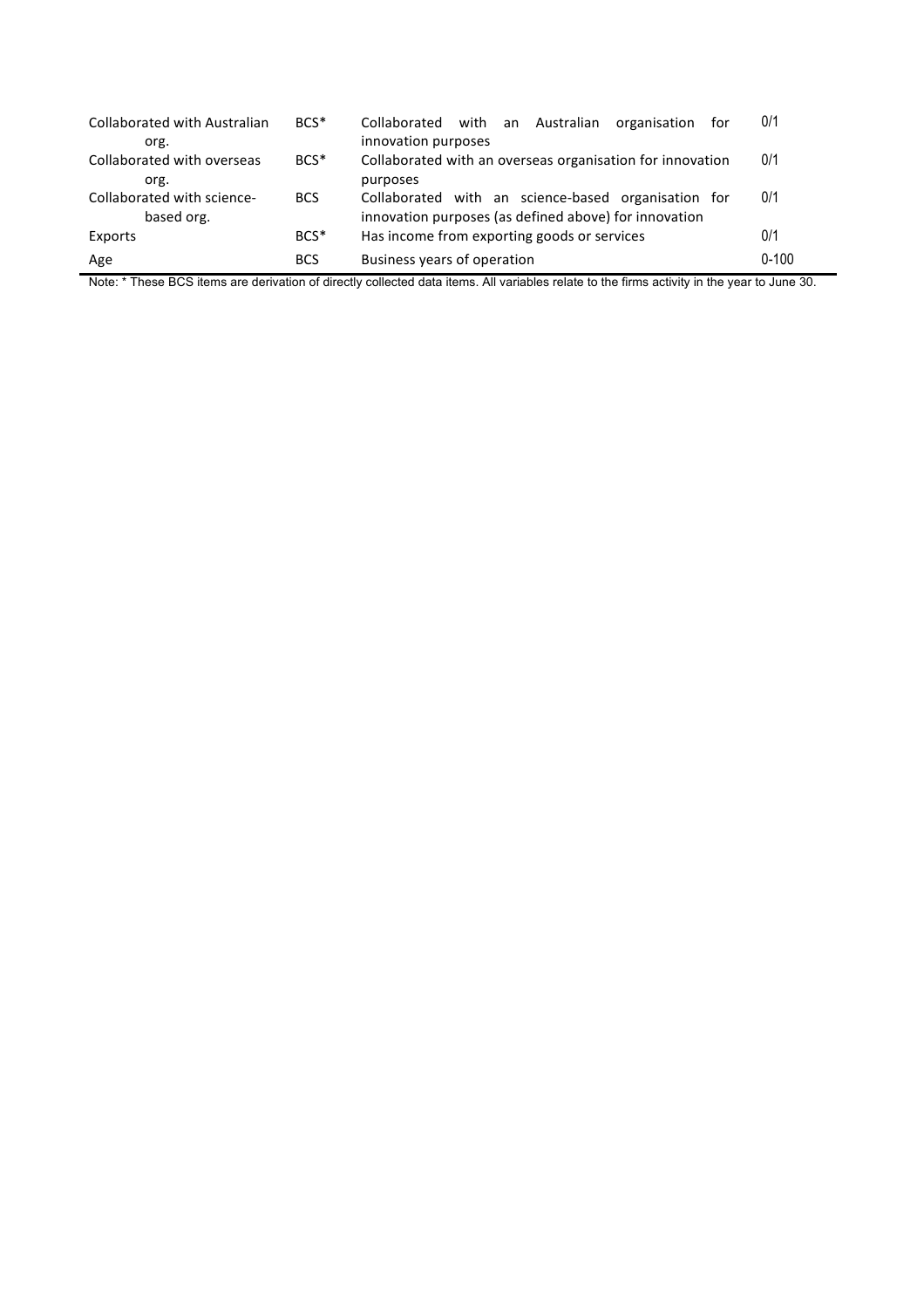| <b>Explanatory variables</b>          | Excl. firms in not-for<br>profit industries <sup>a</sup> |
|---------------------------------------|----------------------------------------------------------|
| Log(Value of non-current              |                                                          |
|                                       |                                                          |
| assets) <sup>+</sup>                  | $0.050***$                                               |
|                                       | (0.007)                                                  |
| Log(Level of employment) <sup>+</sup> | $0.248***$                                               |
|                                       | (0.014)                                                  |
| Observations                          | 18,728                                                   |
| Units                                 | 8,989                                                    |
| $R^2$ -within                         | 0.039                                                    |
| Rho                                   | 0.931                                                    |

#### **Table A3: Dep var: Value of output†, fixed-effects estimation, years 1 to 6**

Notes:  $\dagger$  Variables have been normalised with respect to the corresponding 2-digit ANZSIC average in each year. Standard errors are in parentheses. The notations \*; \*\*; \*\*\* indicate that the coefficient estimates are statistically significant at the 10%, 5% and 1% level respectively. Constant included. <sup>a</sup> Not for profit industries comprises Administrative and support services; Public administration and safety and Education and training. <sup>b</sup> Any firm with an annual change in the value of output, value of non-current assets or employment in the top of bottom 5% of observations is called an outlier.

Source: ABS Business *Characteristics Survey and Business Longitudinal Database and ATO Business Activity Statement data.*

#### **Table A4: Effect of innovation on percentage change in production residual between year 0 and the average of years 1-6, OLS estimation, by industry**

| Industry (1-digit) |                                                 | <b>Est. coefficient</b> |
|--------------------|-------------------------------------------------|-------------------------|
| A                  | Agriculture, forestry and fishing               | na                      |
| B                  | Mining                                          | 0.201                   |
| C                  | Manufacturing                                   | 0.001                   |
| D                  | Electricity, gas, water and waste services      | na                      |
| E                  | Construction                                    | $-0.036$                |
| F                  | Wholesale trade                                 | 0.022                   |
| G                  | Retail trade                                    | $0.161**$               |
| н                  | Accommodation and food services                 | 0.068                   |
|                    | Transport, postal and warehousing               | 0.075                   |
|                    | Information media and telecommunications        | 0.100                   |
| к                  | Financial and insurance services                | $-0.045$                |
|                    | Rental, hiring and real estate services         | 0.088                   |
| м                  | Professional, scientific and technical services | $0.060$ .               |
| N                  | Administrative and support services             | na                      |
| Ω                  | Public administration and safety                | na                      |
| P                  | <b>Education and training</b>                   | 0.198                   |
| Q                  | Health care and social assistance               | Na                      |
| R                  | Arts and recreation services                    | 0.057                   |
| S                  | Other services                                  | 0.026                   |

Notes: The notations \*; \*\*; \*\*\* indicate that the coefficient estimates are statistically significant at the 10%, 5% and 1% level respectively. Constant included.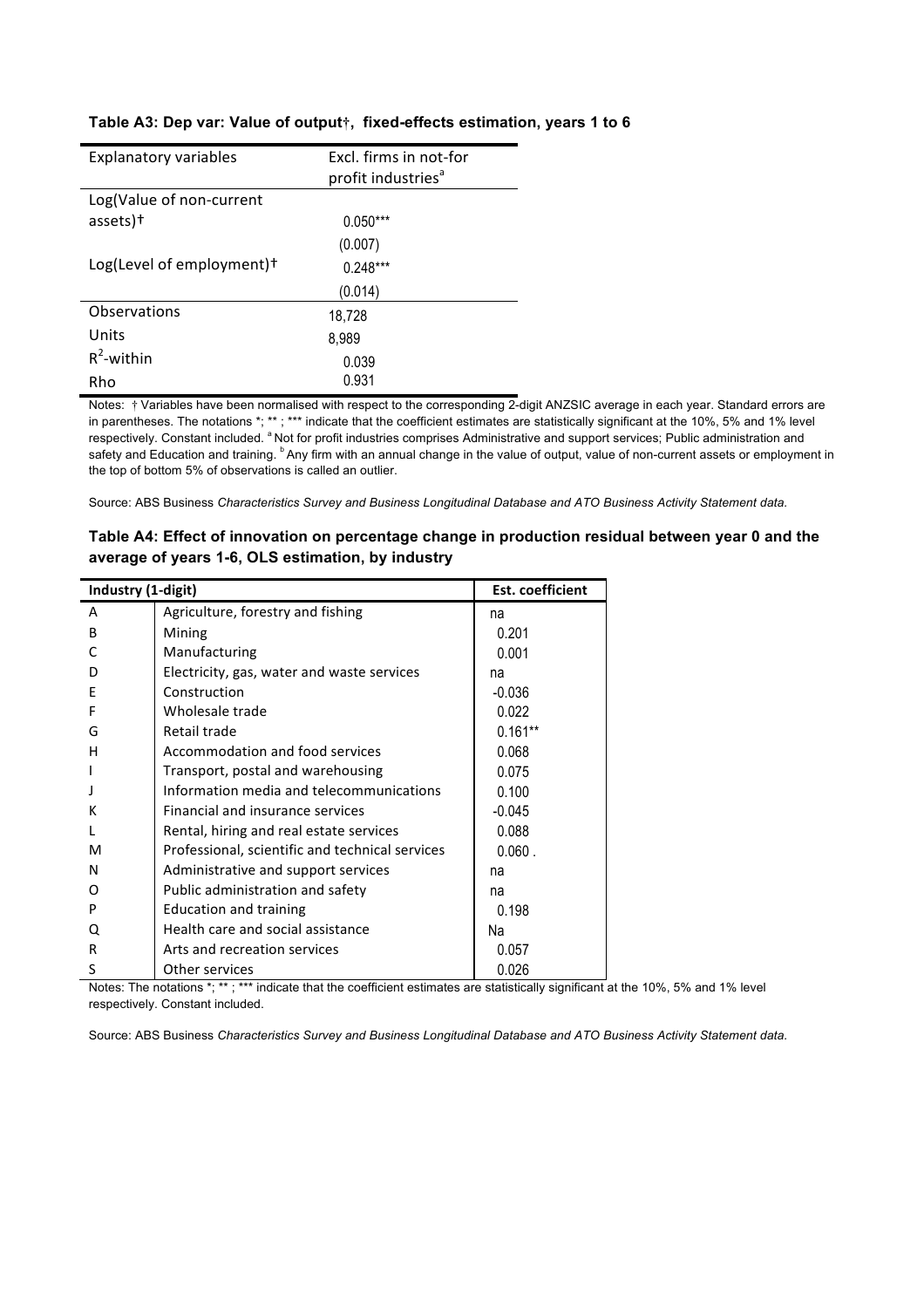#### **References**

Aghion, P. Van Reenen, J. and Zingales, L. (2013) 'Innovation and Institutional Ownership', American Economic Review, 103, 277–304

Arellano, M. and Bond, S. R. (1991) 'Some Specification Tests for Panel Data: Monte Carlo Evidence and an Application to Employment Equations', Review of Economic Studies, 58, 277-298.

Bartel, A., Ichniowski, C., and Shaw, K (2007) 'How does information technology affect productivity? Plantlevel comparisons of product innovation, process improvement, and worker skills, the Quarterly Journal of Economics, 1721-1758

Bartelsman, E., Dobbelaerez, S and Peters, B. (2013) 'Allocation of human capital and innovation at the frontier: Firm-level evidence on Germany and the Netherlands', mimeo, July, 2013

Bartelsman, E. and Doms, M. (2000) 'Understanding productivity: lessons from longitudinal microdata', Journal of Economic literature, 38, 569

Bloom, N. and Van Reenen, J. (2010) 'Why Do Management Practices Differ across Firms and Countries?', Journal of Economic Perspectives, 24, 203-224

Bloom, N., Eifert, R., Mahajan, A., McKenzie, D. and Roberts, J. (2013). 'Does management matter? Evidence from India', Quarterly Journal of Economics 128(1), 1-51.

Blundell, R. and Bond, S. R. (2000) 'GMM Estimation with Persistent Panel Data: An Application to Production Functions', Econometric Reviews, 19, 321-340.

Boschma, R. (2005) 'Proximity and Innovation: A Critical Assessment' Regional Studies, 39:1, 61-74.

Cooke, P, Asheim, B., Boschma, R., Martin, R., Schwartz, D., Tödtling, F. (2011) Handbook of Regional Innovation and Growth, Edward Elgar Publishing, Cheltenham.

de Rassenfosse, G. and Jensen, P. (2013) Measuring Industry-Level R&D Spillovers in Australia, A Report for Department of Industry, Innovation, Science, Research and Tertiary Education, Melbourne Institute of Applied Economic and Social Research, University of Melbourne, mimeo.

Green, R. (2009) Management Matters in Australia: Just how productive are we? Findings from the Australian Management Practices and Productivity global benchmarking project. Report commissioned by the Australian Government Department of Innovation, Industry, Science and Research, 2009.

Griffiths, W. and Webster, E. (2010) 'The Determinants of Research and Development and Intellectual Property Usage among Australian Companies, 1989 to 2002', Technovation, 30, 471-481.

Hall, B., Mairesse, J. & Mohnen, P. (2010), 'Measuring the returns to R&D', in B. Hall & N. Rosenberg, eds, Handbook of the Economics of Innovation, North-Holland, Amsterdam.

Hubbard, T (2003) 'Information, Decisions, And Productivity: On-Board Computers and Capacity Utilization in Trucking', American Economic Review, 93, 1328-1353